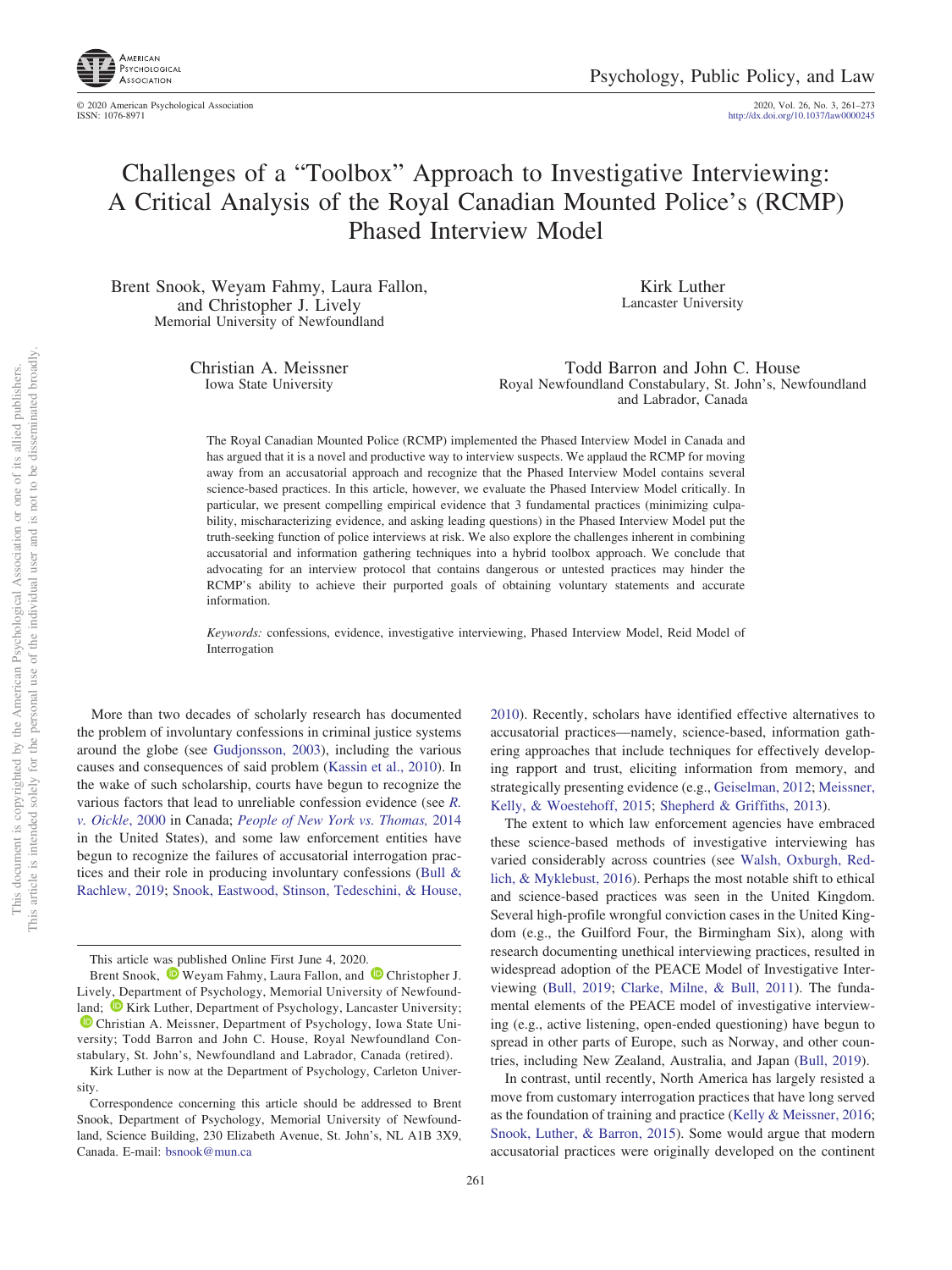by [Kidd \(1940\)](#page-11-3) and later refined by [Inbau and Reid \(1962\)](#page-11-4) into what is commonly referred to today as the Reid Technique. In both Canada and the United States, resistance to change has included such arguments as the perceived ineffectiveness of alternative approaches for eliciting a confession, the mistaken belief that techniques developed in other countries with different laws will not translate to North American systems, or the proposition that the accusatorial methods they continue to use are effective and do not, in fact, elicit false confessions [\(Snook, Eastwood, & Barron,](#page-12-6) [2014\)](#page-12-6).

Recent efforts to document the effectiveness of information gathering techniques on the elicitation of true and false confessions in North America (e.g., [Meissner et al., 2014\)](#page-11-5) have begun to facilitate change in the practices of federal, state/provincial, and local law enforcement agencies. In fact, some police organizations have begun to enact training programs designed around evidencebased approaches to interviewing and interrogation (see [Snook et](#page-12-2) [al., 2010](#page-12-2) and [Fallon et al., 2020](#page-10-5) for implementation of the PEACE model of interviewing by the Royal Newfoundland Constabulary and the Vermont State Police, respectively). Companies such as Wicklander and Zulawski have purportedly moved away from training accusatorial approaches in favor of a nonaccusatorial interrogation program [\(www.w-z.com\)](http://www.w-z.com), and even Reid and associates are offering a nonaccusatorial Reid/PEACE training course to investigators across North America [\(www.reid.com\)](http://www.reid.com).

At the same time, however, resistance to a complete shift away from accusatorial practices remains in North America, often leading to a toolbox model in which investigators indicate a willingness to adopt science-based methods that suit their needs while retaining the use of existing accusatorial practices. This toolbox model is evident when evaluating Canadian practices in investigative interviewing. When comparing the practices adopted by investigators in Canada with those of investigators in United of States, Europe, New Zealand, and Australia, [Miller, Redlich, and](#page-11-6) [Kelly \(2018\)](#page-11-6) found that Canadian investigators generally used an information gathering approach but continued to retain some elements of an accusatorial approach to interviewing (e.g., using deception cues). In this way, the Canadian toolbox approach to interviewing includes a host of accusatorial and information gathering techniques, leaving interviewers with the discretion of which techniques to use on any given suspect and in any given moment during the interview.

Such a reaction to change is quite understandable, as it is well-documented within the resistance-to-change literature (cf. [Patalano, 2011\)](#page-12-7). Individuals often retain prior strategies or skills because the mental effort of reforming behavior is significant [\(Egidi, 2002\)](#page-10-6), and existing behaviors are seen as effective heuristics that are ecologically rational [\(Gigerenzer, Todd, & the ABC](#page-10-7) [Research Group, 1999\)](#page-10-7). Yet, a toolbox approach and the merging of interviewing epistemologies can also come at a cost—well practiced and routinized tactical approaches compete with newly learned, yet ill-practiced techniques gleaned from training, leading to a seemingly disorganized interview strategy that lacks conceptual coherence. Further, as we detail below, existing accusatorial practices are at odds with the ethos of information gathering approaches, may negate the gains made by using science-based approaches, and have been demonstrated to produce problematic, nondiagnostic outcomes [\(Kassin et al., 2010;](#page-11-0) [Meissner et al.,](#page-11-1) [2015\)](#page-11-1).

In the current article we reflect on one toolbox approach that has recently been developed: The Royal Canadian Mounted Police's  $(RCMP)^1$  Phased Interview Model (PIM) for interviewing suspects. As we detail below, we believe that the merging of accusatorial and information gathering approaches is problematic as a policy or practice for interviewing suspects. In addition to the contradictory nature of a hybrid approach, we discuss three major concerning practices outlined in the PIM manual and outline compelling evidence that these practices put the truth-seeking function of justice at risk.

#### **The Development of the Phased Interview Model**

In an RCMP Gazette article, the PIM was described as a "hybrid approach of non-accusatory and accusatory-based interviews" [\(RCMP Gazette, 2017,](#page-12-8) p. 30), that was said to be influenced by the United Kingdom's PEACE Model of Investigative Interviewing (see [Shepherd & Griffiths, 2013,](#page-12-3) for review of the PEACE Model). Sgt. [Darren Carr \(2017\),](#page-10-8) as the lead author of PIM, stated that the PIM is unlike the Reid Model of Interrogation (i.e., the most common interrogation method used by police officers in North America; [Buckley, 2006;](#page-10-9) see [Inbau, Reid, Buckley, & Jayne,](#page-11-7) [2013\)](#page-11-7) because it does not include any form of body language assessments and it focuses on gathering information rather than obtaining confessions. The PIM is "all about getting the person talking, letting them say what they have to say . . . focusing more on things like provable lies and slowly dismantling the story" [\(RCMP Gazette, 2017,](#page-12-8) p. 30); as such, the PIM presumably deviates from the typical accusatory approach.

At the 2017 Canadian Police Knowledge Network's Stanhope Conference, [Carr \(2017\)](#page-10-8) argued that the development of the PIM was necessary as a result of the identification of problems from advocacy groups, the media, and researchers regarding the police's role in coercing suspects to provide false, unreliable, and involuntary statements. He also explained that the RCMP had been experiencing increased pressure to change their interview model following police malpractice in *[R. v. Armishaw](#page-12-9)* (2011) and *[R. v.](#page-12-10) [Chapple](#page-12-10)* (2012), along with pressure to adopt the PEACE Model of Investigative Interviewing. However, the RCMP did not want to simply adopt the PEACE model outright. According to [Carr](#page-10-8) [\(2017\),](#page-10-8) the PEACE model lacked the persuasive tactics that he viewed as necessary to convince suspects to confess. In the face of mounting pressures, and concerns about the PEACE model, an interview model that worked within the confines of Canadian case law was developed. To assist him in this endeavor, Carr and his colleagues received training in the PEACE model (Tier 3) from the London Metropolitan Police in 2012. Following this training, PIM was developed by consulting interviewing experts from across Canada and merging elements of the PEACE model with the persuasive tactics already available to police [\(RCMP Gazette, 2017\)](#page-12-8).

<sup>&</sup>lt;sup>1</sup> The Royal Canadian Mounted Police (RCMP) is Canada's largest police organization, and the only federal police organization in Canada, with more than 18,000 members. The RCMP provides contract services to provinces that require municipal or provincial policing with the exception of Ontario and Quebec, where they maintain a federal policing presence only. They investigate a range of crimes including major crimes, homicides, and undercover operations and are responsible for border protection, ensuring the safety of civilians, investigating federal crimes and matters of national security.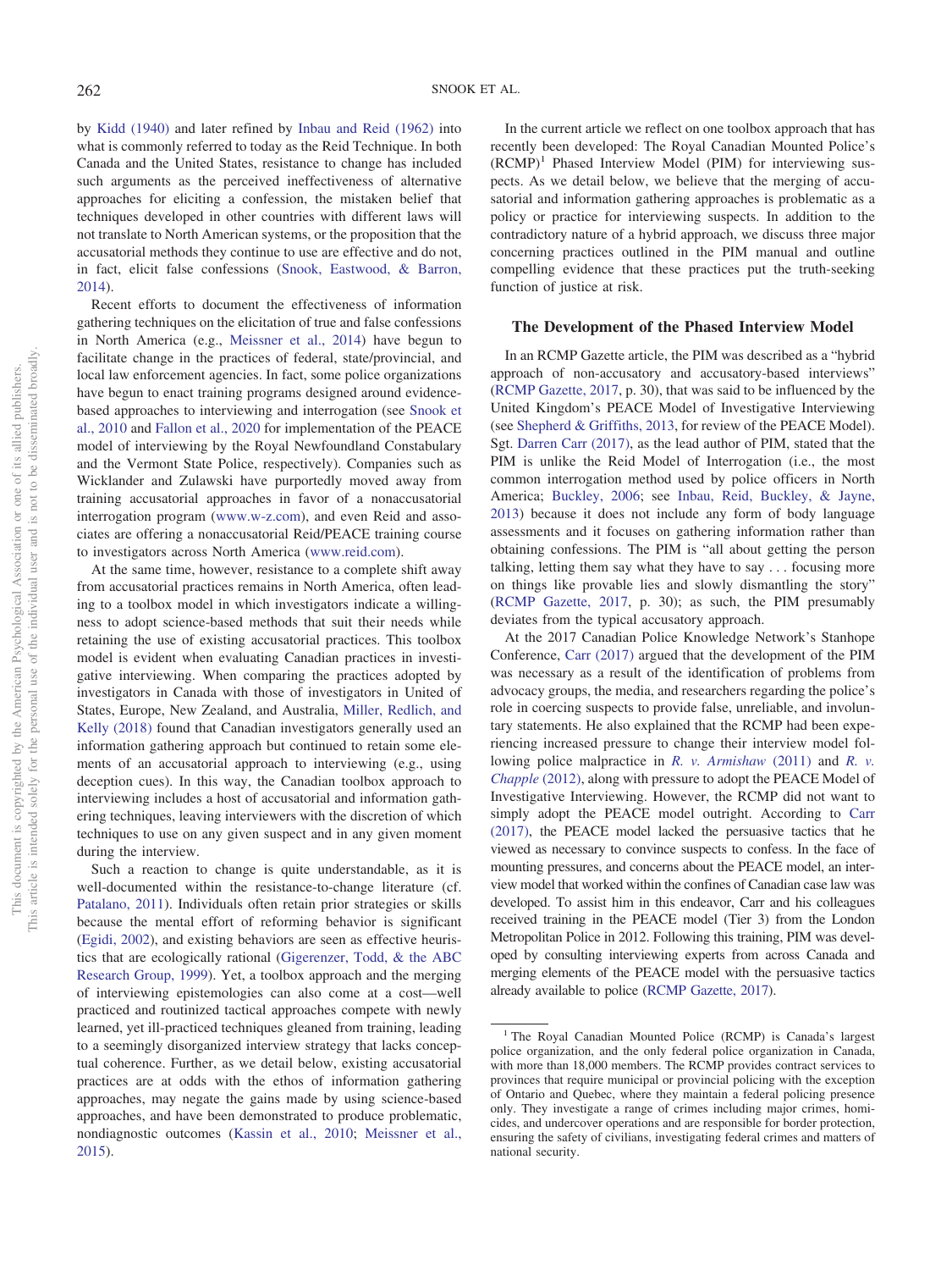It has been asserted that the newly developed PIM will enhance police officers' ability to obtain accurate information while minimizing the risk of obtaining false or unreliable information and confessions [\(Carr, 2015\)](#page-10-10). In fact, it is stated explicitly that "the phased approach strives at all times to establish voluntariness and the reliability of information obtained during the interview" [\(Carr,](#page-10-10) [2015,](#page-10-10) p.106), and that the PIM has "proven to be highly effective at gathering complete, accurate, reliable, and voluntary information in, but not limited to, homicides including stranger-onstranger homicides and serial homicides, organized crime investigations, national security investigations (HUMINT interviews), and sexual crimes" [\(Carr, 2017;](#page-10-8) slide 13). Since its development, the model has been endorsed widely by the RCMP, as evidenced through its use in many policing agencies throughout Canada [\(Carr, 2017\)](#page-10-8), and the recent comments by academics and legal professionals suggesting the development of PIM as a step forward (e.g., [Bull, 2019;](#page-10-3) [Public Prosecution of Canada, 2019\)](#page-12-11). However, despite claims by Carr that the model is effective, the model as a whole has not yet been tested to substantiate such claims (but note that academics in British Columbia are said to be developing research projects to examine the model; [Carr, 2017\)](#page-10-8). As a result, we reasoned that a critical evaluation of the PIM is warranted.

#### **The Phased Interview Model Training Manual**

The PIM manual is a 282-page document that is divided into preliminary information and three major sections. Section one covers information pertaining to the role of the interviewer, the interviewer's core attributes (e.g., ethical, empathetic, openminded), bias and prejudice, limits of deception detection, the importance of active listening, concerns about using fabricated evidence and trickery, the distinction between accusatorial and nonaccusatorial interviews, the need to audio record statements, different types of false confessions, pathways to false confessions, suspect vulnerabilities, and the need to be mindful about the length of the interview. Section two covers the Canadian Charter of Rights and Freedoms (e.g., legal requirements pertaining to right to silence, detention, right to counsel, jeopardy), the difference between custodial and noncustodial interviews, pertinent case law (e.g., Canada's confession rule dealing with the voluntariness), and the Youth Criminal Justice Act [\(Carr, 2015\)](#page-10-10).

The bulk of the manual, section three, outlines the structure of the PIM. The model consists of six key phases: (a) review, preparation, and planning; (b) introduction and legal obligations; (c) dialogue; (d) version challenge; (e) accusation and persuasion; and (f) post interview [\(Carr, 2015\)](#page-10-10). In the PIM manual, interviewers are encouraged to take a nonaccusatorial approach in the first three phases, by asking open-ended questions and remaining neutral in their attempt to understand what transpired, with the aim of not having to transition to the accusatorial phase. In the later phases, interviewers are instructed to take an accusatorial approach where necessary, whereby they use persuasive psychological tactics to generate information.

In addition to reviewing some relevant literature on interrogations and pertinent case law, the PIM also contains several positive elements that align with best practices in ethical, open-minded, and fair interviewing practices (e.g., PEACE Model of Investigative Interviewing; see [Williamson, Milne, & Savage, 2013;](#page-12-12) also see [Bull, 2019,](#page-10-3) for information on the history of the PEACE model).

First, the importance of conducting a thorough review and planning prior to an interview (e.g., review file materials, evaluate interviewee profile, outline interview objectives, create a structured plan) is emphasized throughout the PIM manual. Second, the use of open-ended invitations during the dialogue phase to gather an uncontaminated (i.e., pure version) statement—in other words, a complete and uninterrupted narrative from the suspect about the event in question—is encouraged. Third, PIM-trained interviewers are advised to check any information that the suspect provides against known facts and identify any inconsistencies. When inconsistencies are identified, interviewers are instructed to ask suspects, in a neutral and nonconfrontational manner, to account for them. Fourth, in compliance with the common law confession rule (*[R. v. Oickle](#page-12-0)*, 2000), interviewers are specifically instructed to avoid offering the suspect any overt deals in exchange for their confession. Fifth, interviewers are urged to end the interview on a good note to preserve the relationship developed between the interviewer and the suspect. Finally, interviewers are encouraged to continuously evaluate and assess each interview and the information gathered from the suspect. The aforementioned recommendations are conducive to administering an ethical and noncoercive interview [\(Brandon, Wells, & Seale, 2018;](#page-10-11) [Meissner, Surmon-](#page-11-8)[Bohr, Oleszkiewicz, & Alison, 2017;](#page-11-8) [Milne & Bull, 2003\)](#page-11-9).

## **The Aims of the Current Critique**

The goal of the current article is to evaluate the claims made throughout the PIM manual through the lens of science-based investigative interviewing research. Despite the positive features outlined above, some other aspects of the PIM provide reason for concern. When compared with the existing literature on best practice suspect interviewing, there are at least three major concerns with the PIM. In this critique, we present empirical evidence demonstrating that (a) the use of some forms of minimization tactics can increase the risk of false confessions, (b) mischaracterizing evidence can increase the risk of false confessions, and (c) the use of leading questions can cause individuals to report inaccurate information, and therein contaminate a purported admission or confession. The use of such risky techniques raises questions about the ability of the PIM to achieve the purported goals of obtaining voluntary statements and reliable information. Although it may seem premature to evaluate a model that has only been implemented recently, the aim of critiquing the PIM at this point is to ensure that any problematic elements of the model can be addressed before they lead to major unintended consequences.

## **Issue 1: Use of Minimization Tactics**

Minimization tactics (also known as *soft sell* tactics or *theme development*) are designed to downplay the seriousness of a crime and minimize the perceived consequences associated with confessing [\(Kassin, 1997;](#page-11-10) [Ofshe & Leo, 1997\)](#page-12-13). For example, a police officer may suggest that they believe that the suspect committed the crime in question by accident or in response to provocation, or suggest that "it would be better" if the suspect confesses, thereby implying (without explicitly saying) that benefits will arise if the suspect complies.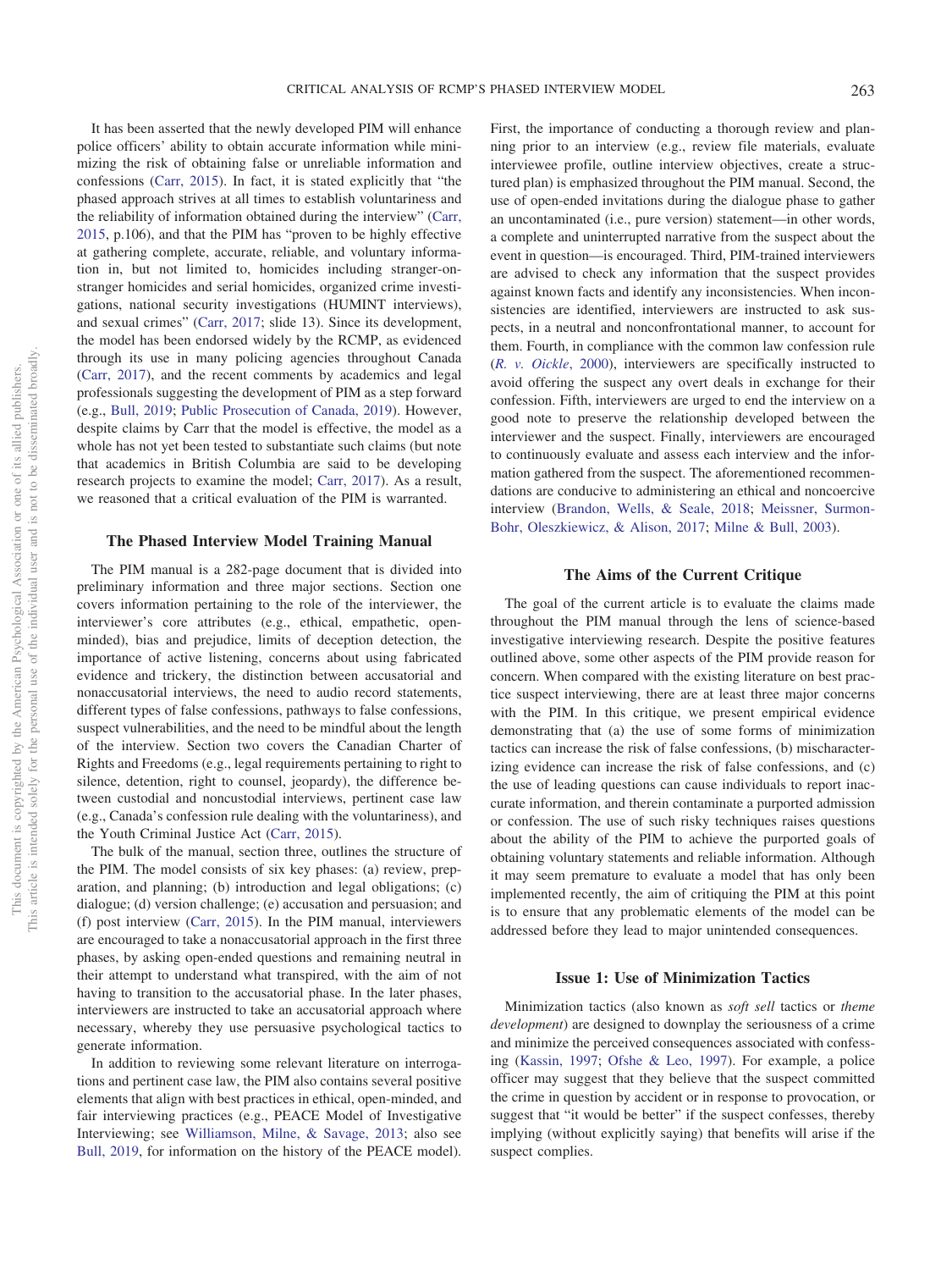## **The PIM Manual**

A range of minimization tactics that officers can avail of when interrogating suspects are outlined in the PIM, including (a) using less harsh language when describing the offense (e.g., caused the death of vs. murdered, set fire to vs. committed arson, had sex with vs. raped; [Carr, 2015,](#page-10-10) p. 157), (b) rationalizing the crime, (c) presenting the suspect with face-saving excuses, (d) presenting the suspect with persuasive appeals, and (e) taking on a counselor role. It is important to acknowledge that it is stated throughout the PIM manual that only moral and *not* legal minimization themes should be used. That is, it is stated that police officers can minimize the seriousness of a crime by offering face-saving excuses and rationalizations, but not by explicitly downplaying the legal implications associated with the crime [\(Carr, 2015,](#page-10-10) p. 216). The appropriate way to use minimization is illustrated in the PIM manual with an example from a fictitious investigation where an individual was accused of killing his wife [\(Carr, 2015,](#page-10-10) pp. 201–202). The exchange is presented as follows:

| Suspect: | "But I didn't kill her!"                                                                                                                                                                                       |
|----------|----------------------------------------------------------------------------------------------------------------------------------------------------------------------------------------------------------------|
|          | Interviewer: "Why wouldn't you kill her Jim?"                                                                                                                                                                  |
| S:       | "Because I loved her more than anything."                                                                                                                                                                      |
| Ŀ        | "I do believe you loved her, I really do. But the fact<br>is that sometimes it's those that we love the most<br>who make us the angriest. Susan sure made you<br>angry at times, didn't she?" [emphasis added] |
| S:       | "Yes."                                                                                                                                                                                                         |
| Ŀ        | "They call it seeing red for a reason."                                                                                                                                                                        |

Additionally, the delivery of appeals to persuade suspects to confess is recommended in the PIM manual. These appeals are described as themes that "rationalize the suspect's actions, or those that appeal to the suspect's conscience" [\(Carr, 2015,](#page-10-10) p. 205; cf. Reid Model of Interrogation regarding theme development; [Inbau](#page-11-7) [et al., 2013;](#page-11-7) [Senese, 2005\)](#page-12-14). According to [Carr \(2015\)](#page-10-10), appeals should be delivered:

via monologues [that] focus on morally minimized reasons or excuses for committing the alleged offense (p. 202; e.g., you "only touched . . . didn't physically harm**,**" "underestimated [your] strength," "only stole [a small amount of money]"; p. 205).

The PIM manual [\(Carr, 2015\)](#page-10-10) also states that other types of appeals include: (a) blame-based appeals that "provide a means for the suspect to pass at least some of the responsibility onto someone or something else (e.g., the foster system, society, the victim, low wages), and permits the suspect to be viewed as a victim of circumstance" (p. 206); (b) excuse-based appeals that focus on "internalized reasons for committing the offense (e.g., biology, curiosity, pleasing or protecting others)" (p. 207); and (c) conscience-based appeals to convince the suspect to take responsibility for their actions so that they can be forgiven and move on with their lives (see p. 208).

Arguably, another form of minimization outlined in the PIM manual is the ambiguity regarding the role of the interviewer in the investigation [\(Carr, 2015\)](#page-10-10). Interviewers are instructed "to take on the persona of a counselor who cares more about the suspect's inner turmoil and conflicts than they do about resolution of the crime itself" (p. 208). In this way, "the interviewer is accompanying the suspect on a journey towards understanding, acceptance, forgiveness, and closure" (p. 208). It is argued in the manual that this approach is particularly useful with suspects who are ambivalent, and those who have begun to accept responsibility for their actions (cf. Reid Model of Interrogation regarding the use of minimization on emotional offenders; [Inbau et al., 2013;](#page-11-7) [Senese,](#page-12-14) [2005\)](#page-12-14). In taking on a counselor persona, interviewers are encouraged to draw the suspect's attention to how confessing to the crime could be an opportunity for "healing themselves," "dealing with inner conflicts," and allowing them to "embrace change" [\(Carr,](#page-10-10) [2015,](#page-10-10) p. 208).

The counselor approach sounds similar to Motivational Interviewing, a highly effective clinical interviewing method that encourages empathy and a lack of judgment from the interviewer, which in turn fosters respect, communication, and cooperation between parties [\(Alison, Alison, Noone, Elntib, & Christiansen,](#page-10-12) [2013;](#page-10-12) [Miller & Rollnick, 1992;](#page-11-11) [Rubak, Sandbaek, Lauritzen, &](#page-12-15) [Christensen, 2005\)](#page-12-15). However, the PIM differs from Motivational Interviewing in that the latter approach frames the interviewer as a noncoercive, independent gatherer of information who does not promote any particular course of action for the interviewee. In contrast, the former approach focuses on having the interviewer use the counselor persona to convince the suspect that confessing will have positive consequences (e.g., forgiveness, acceptance, closure). This persona, while intended to lend support, could mislead a suspect by conveying a sense of security and false hope that the suspect will feel better and experience forgiveness if they confess; a promise that no police officer can keep or is allowed to make (see [Fallon, Fahmy, & Snook, 2018,](#page-10-13) for a review of how such tactics may violate the confessions rule in Canada).

## **The Scientific Evidence**

Some of the recommendations that were noted in PIM regarding minimization are consistent with practices advocated by the Reid Model of Interrogation (see [Inbau et al., 2013;](#page-11-7) [Senese, 2005\)](#page-12-14). Research suggests that certain minimization tactics are highly concerning and can be detrimental to innocent suspects (see [Kassin](#page-11-0) [et al., 2010\)](#page-11-0). For example, [Kassin and McNall \(1991\)](#page-11-12) first demonstrated the problematic nature of minimization tactics by having participants read an interrogation transcript and then indicate their sentencing expectations for the suspect. Results showed that participants expected the suspect to receive a more lenient sentence when they read transcripts containing either explicit leniency or minimization tactics compared to transcripts that did not contain any coercive tactics. The researchers reasoned that participants responded this way because they perceived minimization tactics the same as leniency, even though no explicit offer of leniency was made. That is, participants appeared to have read between the lines and equated minimization with explicit promises of leniency (i.e., pragmatic implication, see [Harris & Monaco, 1978;](#page-10-14) also see [Red](#page-12-16)[lich, Shteynberg, & Nirider, 2019\)](#page-12-16). Research has also shown that the use of moral minimizations—which is advocated in the PIM manual—also increases expectations of a lenient sentence [\(Luke &](#page-11-13) [Alceste, 2019\)](#page-11-13). It may also be the case that minimization tactics are employed by police as a way to circumvent rules prohibiting the use of explicit promises while achieving a similar result [\(Kas](#page-11-14)[sin, 2008\)](#page-11-14). Generally, the empirical evidence suggests that mini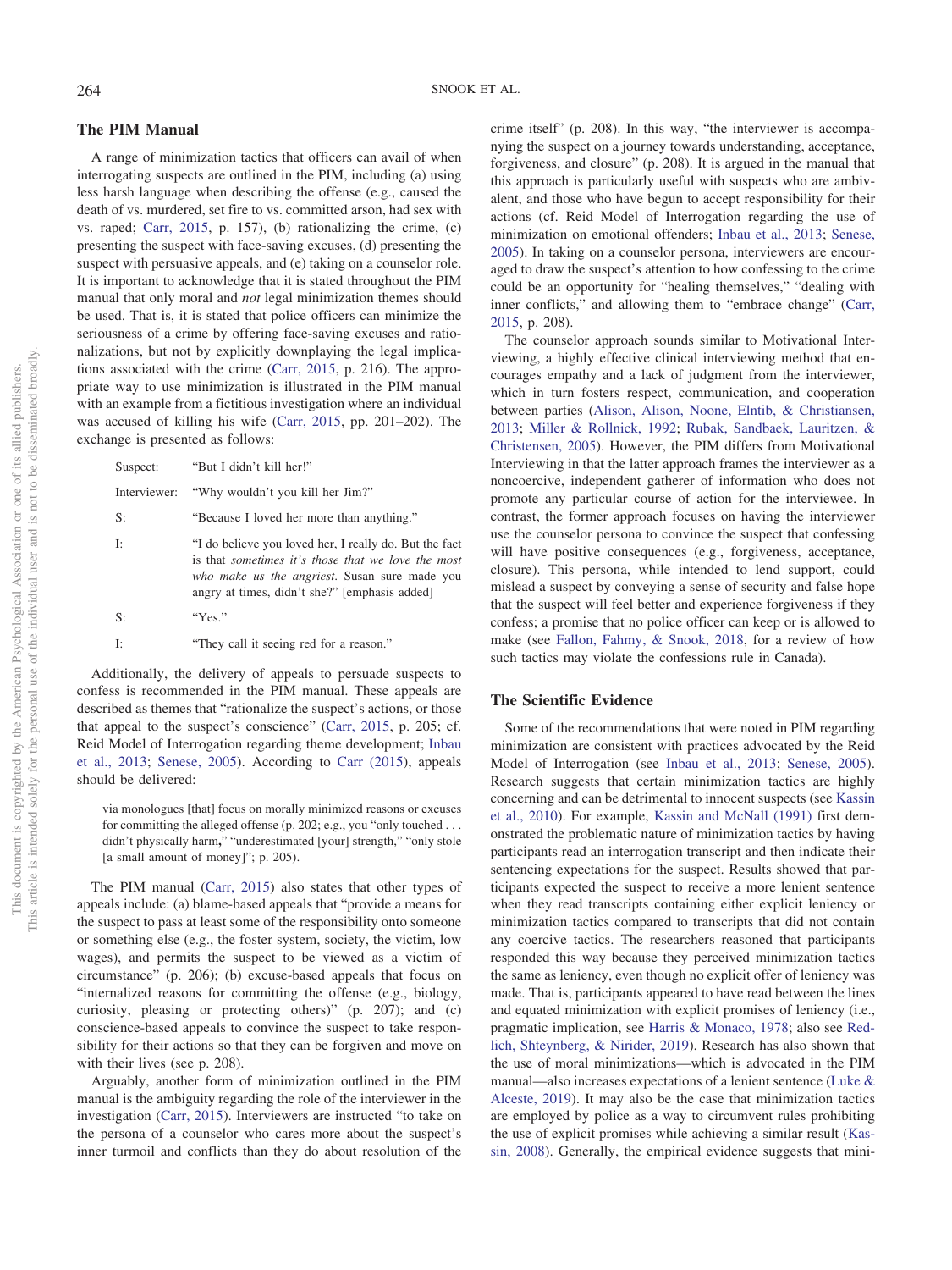mization (implied promise of leniency) is perceived the same as an explicit promise of leniency.

Other experimental research has linked minimization directly to false confessions. In a seminal study, [Russano, Meissner, Narchet,](#page-12-17) [and Kassin \(2005\)](#page-12-17) developed a cheating paradigm to test the effect of minimization and explicit promises of leniency on eliciting true and false confessions. Participants— half of whom were induced to share answers with a confederate—were accused of cheating during a problem-solving task and were interviewed by the experimenter about the incident. During the interview, the experimenter used minimization tactics (including offering face-saving excuses, appealing to self-interest, and expressing sympathy and concern), an explicit promise of leniency, both of the tactics, or neither of the tactics. Results showed that both tactics (on their own and together) increased the false confession rate dramatically and reduced diagnosticity (i.e., the ratio of true to false confessions) compared with when no tactics were used. These results further clarify the notion that minimization tactics— despite not offering leniency explicitly—tend to result in similar outcomes as explicit promises of leniency (e.g., increased risk of false confessions). Further research using the cheating paradigm has clarified the diagnosticity of minimization tactics. Across two studies, [Horgan,](#page-11-15) [Russano, Meissner, and Evans \(2012\)](#page-11-15) found that minimization tactics that manipulate a suspect's perception of the consequences of confessing (e.g., minimizing the seriousness of the offense, offering face-saving excuses) led to a higher rate of false confessions and were less diagnostic, compared with those that did not manipulate perceived consequences (e.g., appealing to conscience, expressing sympathy).

Furthermore, in a recent field study, [Kelly, Russano, Miller, and](#page-11-16) [Redlich \(2019\)](#page-11-16) found that tactics that appeal to the suspect's self-interest, appeal to their conscience, and those that offer rationalizations were not directly related to admissions, but rather are related indirectly to admissions through suspect engagement variables (i.e., crying, making excuses, and seeking information). However, it is important to note that Kelly and colleagues only examined the relationship between the aforementioned minimization tactics and true admissions of guilt (as determined by other pieces of evidence), and not false admissions. As a result, the relationship between the specific minimization tactics and false admissions, as well as diagnosticity of these specific tactics, remains unknown.

Guidelines in the PIM manual for the use of minimization tactics are ambiguous. The PIM manual [\(Carr, 2015\)](#page-10-10) contains warnings for interviewers to "exercise caution" when using minimization tactics with vulnerable suspects (p. 217). Specifically, the PIM manual contains instructions to use appeals that are "clear and unambiguous" and those that to do not offer any *quid pro quo* deals (p. 218). Recommending the use of minimization tactics regardless of how they are phrased leaves the door open for potential negative consequences. In fact, when surveyed on common interrogation tactics, the majority of experts in the field agreed that minimization tactics serve to imply leniency to suspects and can lead to false confessions [\(Kassin, Redlich, Alceste,](#page-11-17) [& Luke, 2018\)](#page-11-17). The caution within the PIM manual to "be careful" while interrogating vulnerable suspects is insufficient for preventing problematic uses of minimization in interviews, especially considering that vulnerable suspects (e.g., young, minority males, people with mental illnesses) can sometimes be overrepresented in

the justice system [\(Leo, 1996\)](#page-11-18). Furthermore, research has also found that police officers are often unable to recognize vulnerabilities in individuals or properly address them (see [Gudjonsson,](#page-10-15) [2010;](#page-10-15) [Pearse, 1995\)](#page-12-18). Moreover, as demonstrated above, the use of certain forms of minimization (e.g., those that manipulate the perceived consequences of confession) on *any* suspect, vulnerable or not, can heighten the risk of obtaining involuntary statements.

The Canadian courts have generally indicated that implied messages are not the same as explicit messages in the context of police interviews. Specifically, it has been accepted widely by the courts for more than a century that explicit threats of punishment and promises of leniency as interview tactics are problematic (see *[Ibrahim v. the King](#page-11-19)*, 1914), and more recently Canada's common law confessions rule stated that confessions will be deemed inadmissible if they were induced through explicit threats or promises (see *[R. v. Oickle](#page-12-0)*, 2000). The confessions rule had made clear that implied forms of threats and promises will generally be permitted; a decision that seems to have guided the inclusion of minimization tactics in the PIM manual. Paradoxically, in other legal contexts, the use of implied messages has been equated with the explicit version of the same message (see *[R. v. Barros,](#page-12-19)* 2011). Although PIM was developed in accordance with case law, case law is not always consistent, is open to interpretation, and can change.

### **Issue 2: Presenting Mischaracterized Evidence**

One of the most notorious police interrogation tactics is the false evidence ploy, which involves either completely fabricating evidence or exaggerating existing evidence to use against a suspect. Historically, police officers pressured suspects to confess by blatantly lying about the existence of forensic evidence (e.g., DNA), fabricating eyewitness reports, and falsely reporting that a cooffender implicated the suspect, among other evidence-related strategies [\(Kassin & Kiechel, 1996;](#page-11-20) [Redlich & Meissner, 2009\)](#page-12-20). In recent years, courts in North America have become stricter on the acceptability of using false evidence—in Canada, for example, the court has outlawed its use altogether since 2000 (*[R. v. Oickle](#page-12-0)*, [2000\)](#page-12-0). However, subtler, implied forms of evidence manipulation that are more readily accepted by the courts are also common in suspect interviews. For example, police officers may allude to the existence of evidence without explicitly stating that it is incriminating (i.e., the bluff technique, see [Perillo & Kassin, 2011;](#page-12-21) e.g., "we found blood in the car and it's on its way over to the lab now for testing"), or imply the existence of a hypothetical piece of evidence (i.e., the bait technique, see [Luke, Crozier, & Strange,](#page-11-21) [2017;](#page-11-21) e.g., "is there a reason why security footage would show you at her house?").

### **The PIM Manual**

Interviewers trained in PIM use evidence in a number of ways during an interrogation. With respect to forensic evidence in particular, PIM-trained interviewers are encouraged to foreshadow the types of evidence that *may* be revealed later in the interview. Specifically, it is stated in the PIM manual that foreshadowing "allows the interviewer to ensure that the suspect understands the nature of certain types of evidence before it is revealed to them so that it is more meaningful and more impactful" [\(Carr, 2015,](#page-10-10) p. 188). For example, the interviewer is encouraged to discuss the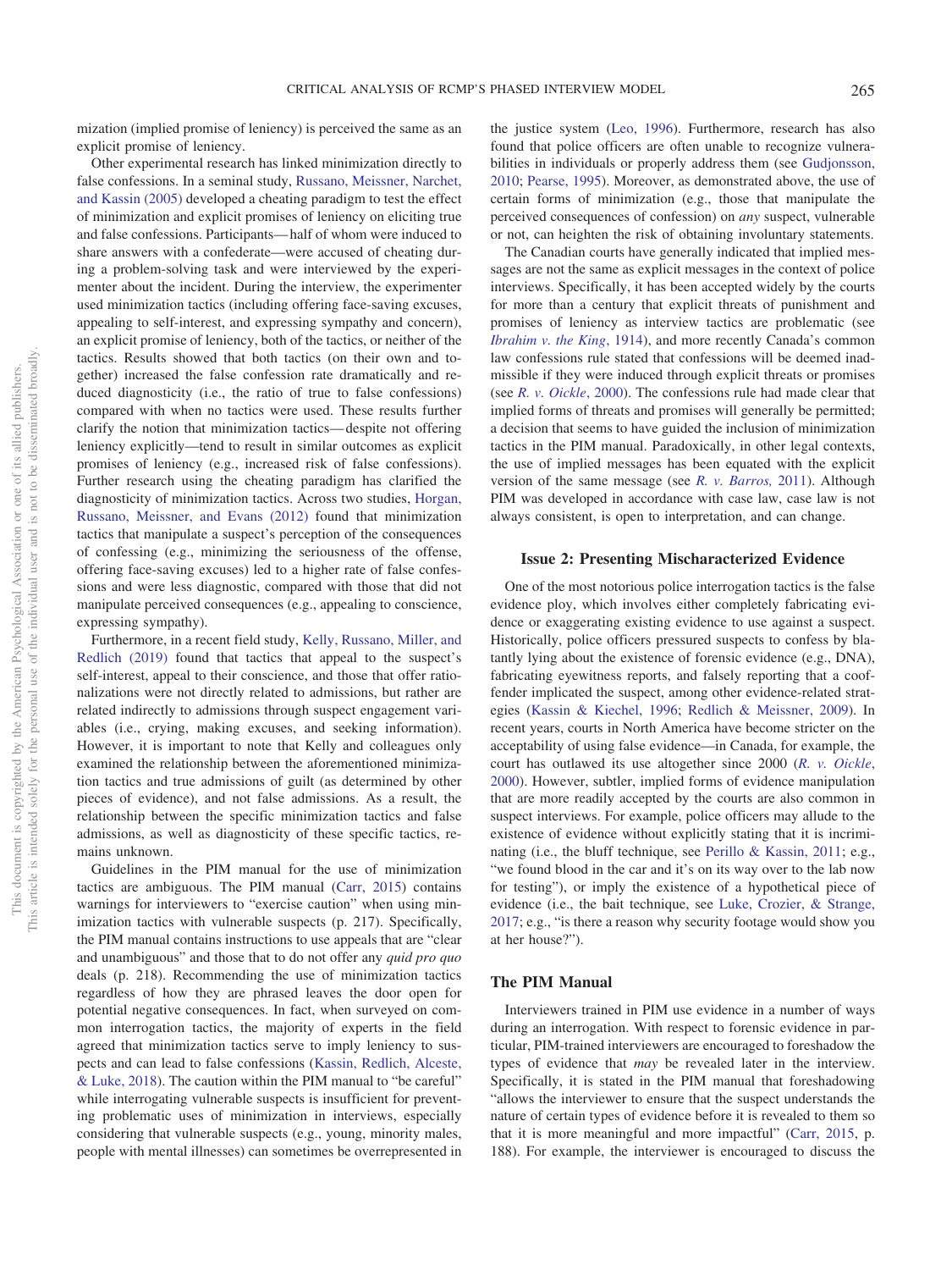way that DNA evidence is obtained, processed, and interpreted, along with discussing its importance within an investigation. Interviewers are instructed to ensure that the suspect understands all evidence before it is presented to them, regardless of the type of forensic evidence.

It is also recommended in the PIM manual that evidence be used to persuade a suspect to talk, particularly when the suspect is choosing to remain silent or is refusing to engage in case-related dialogue. According to the PIM manual, "a second way to tactically present evidence to a silent suspect with the view of generating dialogue is to present evidence that is uncertain, appears uncertain, or is thought to be inaccurate" [\(Carr, 2015,](#page-10-10) p. 170). For example, interviewers can use this tactic when they have "evidence that is open to numerous explanations such as contradictory witness evidence that relate to a suspect's actions relative to an investigation" (p. 170). Presenting the two contradictory statements is thought to be useful, as it would encourage the suspect to "see the value in adopting the witness statement that portrays him as the victim" and that "presenting inaccurate or mischaracterized evidence may encourage dialogue with a suspect" (p. 170).

According to the PIM manual, interviewers should use evidence for creating Evidence-Connecting Questions (ECQs), which are "used to create a context where the suspect may choose to change, modify, or expand a previously provided version" [\(Carr, 2015,](#page-10-10) p. 189). As stated in the PIM manual, "the ECQ may lead the suspect to lose confidence in their ability to mislead the interviewer or withhold information as they must consider if contrary evidence is in the possession of the police" (p. 189). These questions serve to suggest the existence of evidence that is already available to the police or evidence that is not yet available but may soon be available (e.g., DNA results). It is stated in the PIM manual that these questions are not meant as a bluff to trick the suspect, but rather should be used to encourage the suspect to talk about what happened or to transition them into telling the truth if they are suspected of lying (see p. 189). The following is an excerpt of an example of how evidence is used in this way (p. 190):

Jim, do you remember we chatted earlier about what the forensic guys do at a crime scene? It's only fair that I tell you *that they are processing your car right now.* I can tell you Jim, that *if Susan was in your car, there's a good chance we will find something*. Now, don't get me wrong, there may be a reasonable explanation why she was in your car. I have to ask you Jim, *will we find Susan's fingerprints or DNA in your car*? [emphasis added]

When there is no available evidence to introduce through ECOs, PIM-trained interviewers are encouraged to imply that evidence *may* be found by investigators, as shown below (p. 191).

Jim, *there are a lot of video cameras around these days* and our investigators will canvass the area of where Susan died for video, now don't get me wrong, I'm not saying we have you on camera, and even if we did it only means you were in the area, which there could be numerous reasonable explanations for. So Jim, *is there any reason that you would be on camera in the area of Susan's house the night she was killed*?" [emphasis added]

However, it is stated in the manual that ECQs must be used with caution, noting that "the ECQ in this context must not be linked to evidence that would 'directly' implicate [the suspect] in the offense such as implying that the suspect's DNA was located on a murder victim's body. This is too close to a fabrication and should be avoided" [\(Carr, 2015;](#page-10-10) p. 191).

Detailed instructions on how and when to present evidence are also outlined in the PIM manual. Specifically, it is suggested that the interviewer should use evidence to encourage the suspect to lie (see [Carr, 2015,](#page-10-10) p. 166). It is recommended that the interviewer "strategically frame evidence in such a manner that the suspect only knows the nature of it but not the scope" and in doing so to convince the suspect to "account for evidence as they don't know the full extent of the police's knowledge" (p. 165). Throughout this process, interviewers are instructed to ask negatively phrased questions when inviting a suspect to lie (e.g., "I'm right in assuming then Jim, that you never touched the receipt?"; p. 168). Additionally, it is stated that "even if the suspect later changes their statement to account for the evidence in some manner . . . the suspect will likely have damaged their credibility at trial" (p. 166).

However, PIM-trained interviewers are cautioned against relying too much on the information gained from this process. According to the manual, "it should always be remembered that the presentation of evidence is simply a tool used to persuade the suspect to provide information. To that end, the interviewer still needs to continue to utilize appeals, analogies, and stories during the presentation of any evidence and must continue to engage the suspect in dialogue" [\(Carr, 2015,](#page-10-10) p. 223).

#### **The Scientific Evidence**

Chiefly, the PIM manual recommends a Strategic Use of Evidence (SUE) technique (see [Carr, 2015,](#page-10-10) pp. 161–169). The SUE technique involves evidence being withheld until late in the interview and then presented with the goal of eliciting explanations from the suspect regarding any inconsistencies between the evidence and their statement. The assumption is, if the suspect is innocent, they should easily be able to account for the discrepancies; if the suspect is guilty, then the presentation of powerful inculpatory evidence that is inconsistent with their story will be a difficult hurdle to overcome. The SUE technique has been shown to be effective at distinguishing truth-tellers from liars in a police interview setting [\(Hartwig, Granhag, & Luke, 2014\)](#page-10-16), and to facilitate disclosure by initially resistant research participants [\(Luke,](#page-11-22) [Dawson, Hartwig, & Granhag, 2014\)](#page-11-22). However, there are three recommendations made within the PIM manual that are misaligned with the SUE technique: (a) the presentation of inaccurate or uncertain evidence, (b) implying the existence of evidence that is not yet in the police's possession, and (c) using appeals and analogies, coupled with evidence presentation, to engage the suspect in dialogue.

Despite recommendations that PIM-trained interviewers use evidence in various ways, there is scientific research to suggest that these evidence presentation tactics are problematic. Although the PIM manual does not directly advocate for or encourage the use of fabricated evidence during interviews, it is recommended that officers occasionally use evidence that is "inaccurate or uncertain" to "generate dialogue" [\(Carr, 2015,](#page-10-10) p. 170). This recommendation runs counter to the SUE technique, where accurately presenting legitimate evidence is used to encourage suspects to tell their version of the story and explain inconsistencies (see [Granhag &](#page-10-17) [Hartwig, 2014\)](#page-10-17). It is important to discuss how the use of inaccurate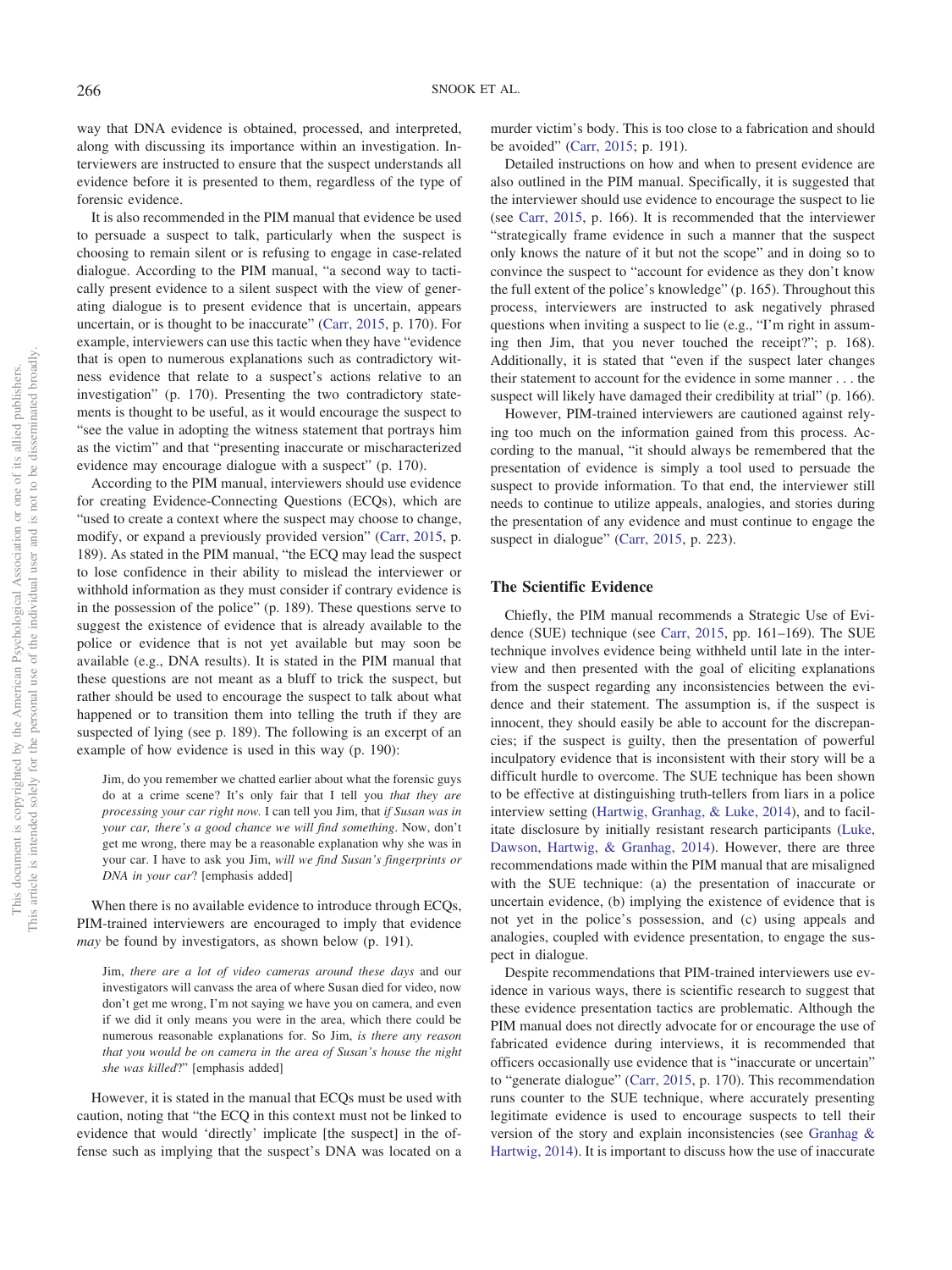or uncertain evidence may have the unintended consequence of eliciting false information from suspects.

False evidence ploys have commonly been divided into three categories: (a) demeanour ploys (e.g., telling suspects that their posture or nonverbal behavior are indicative of guilt), (b) testimonial ploys (e.g., telling the suspect that an eyewitness has implicated them), and (c) scientific ploys (e.g., presenting the suspect with fabricated scientific reports; e.g., fabricated DNA results; [Leo, 2008\)](#page-11-23). In the PIM manual, interviewers are instructed to avoid fabricating or tampering with any evidence (as per the confession rule; *[R. v. Oickle](#page-12-0)*, 2000), but are permitted to tell suspects about evidence that they know is untrue, or at the very least is uncertain. In other words, interviewers are warned against the use of scientific ploys, but are encouraged to use testimonial ploys. Moreover, some of the evidence ploys recommended within the PIM manual are essentially scientific ploys—for example, a bluff involving scientific evidence may not be an explicit fabrication, but it nonetheless implies the existence of major inculpatory evidence.

Such encouragement of testimonial ploys directly contradicts research findings. Specifically, experimental studies have shown that the mere mention of false or inaccurate evidence, without the presentation of fabricated evidence (e.g., fabricated video evidence or eyewitness reports), can lead to the elicitation of false confessions. For instance, [Kassin and Kiechel \(1996\)](#page-11-20) conducted a study in which participants completed a computer-based task with a partner who, unbeknownst to the participants, was actually a confederate of the researcher. The participants were told to avoid pressing the ALT key because it would cause the computer to crash. When the computer crashed (which it was programmed to do automatically), the experimenter accused the participant of breaking the experimental rule, despite the fact that no participants actually pressed the ALT key. All participants were interrogated about the event and asked to sign a written confession admitting to pressing the ALT key. Among other variables, the presence of false eyewitness evidence given by the confederate was manipulated. Nearly all participants confessed in the false evidence condition, whereas only about half confessed in the absence of false evidence. Granted the high base rate of false confessions and issues with ecological validity (e.g., not a realistic representation of an interrogation or enduring any real consequences), this study provided the first empirical evidence that presenting false evidence can lead to the elicitation of false confessions. Replications of this research, along with studies using other novel paradigms, have provided further support for the effect of false evidence on false admissions (e.g., [Horselenberg, Merckelbach, & Josephs, 2003;](#page-11-24) [Nash & Wade, 2009;](#page-11-25) [Swanner, Beike, & Cole, 2010;](#page-12-22) [Wright,](#page-12-23) [Wade, & Watson, 2013;](#page-12-23) also see [Kassin et al., 2018,](#page-11-17) for expert opinion on the use of false evidence).

In addition to studying the effect of explicit false evidence on false confessions, researchers have also examined the effect of subtler evidence manipulation tactics on false confessions. As mentioned above, the bluff involves implying that evidence exists without saying outright that it implicates the suspect [\(Inbau et al.,](#page-11-7) [2013\)](#page-11-7). Although it is stated in the PIM manual that the use of ECQs does not constitute a bluff, the tactic is entirely consistent with the aforementioned definition of the bluff technique. Again, the use of ECQs departs from the SUE approach, which involves asking suspects specific details about their prior statement and then

only presenting (potentially conflicting) evidence that is *available* and could be *presented* (see [Granhag & Hartwig, 2014\)](#page-10-17). [Perillo](#page-12-21) [and Kassin \(2011\)](#page-12-21) tested the bluff technique using the ALT key paradigm. To simulate the bluff, the researchers had experimenters state that evidence existed showing the participant's keyboard activity (i.e., keys pressed during the experiment), but that the data was on a password-protected computer and was not yet accessible. The researchers discovered that the rate of false confessions elicited in the bluff condition was significantly higher than that of the condition with no tactics used. Moreover, the rates did not differ significantly between the bluff condition and the false evidence condition. Upon further examination of this tactic using a different paradigm, the researchers found that the use of the bluff increased false confession rates, significantly reducing diagnosticity.

Recent research has also assessed the memory distortion effects of the bait question (i.e., questioning the suspect about the existence of hypothetical evidence), a form of evidence presentation that is identical to the ECQs used in the PIM manual when evidence is unavailable. Across four studies that used an adapted misinformation effect paradigm (i.e., participants read a police report and were later fed misleading information about what they read), [Luke and colleagues \(2017\)](#page-11-21) showed that participants were more likely to misremember information that they were misled about via the bait tactic when compared with their accuracy for control items. Further, participants reported believing in the existence of more than half of the hypothetical evidence presented through bait questions. This research suggests that the bait technique may serve as a source of misinformation during police interrogations. More recent research has also shown that perceptions of a suspect's guilt is inflated when exposed to bait questions (see [Crozier, Luke, & Strange, 2020\)](#page-10-18). Although the bait tactic is given an alternate name in the PIM manual (i.e., ECQ, see [Carr,](#page-10-10) [2015,](#page-10-10) pp. 189 –190), it is clear that the practices described in the manual are identical to the traditional bait tactic. Given the available research, such a tactic could be considered problematic as it could result in less diagnostic outcomes.

In terms of forensic evidence, some of the types of evidence that are presented in the PIM manual as compelling forms of evidence [\(Carr, 2015,](#page-10-10) p. 188)—such as tire impressions, tool marks, and blood spatter analysis—are, in fact, unsupported by scientific research [\(National Research Council, 2009;](#page-12-24) see also [Cediel &](#page-10-19) [Bergman, 2012\)](#page-10-19). Additionally, forensic psychology research suggests that case information has the power to taint the interpretation and integration of forensic evidence (e.g., [Charman, 2013;](#page-10-20) [Char](#page-10-21)[man, Carbone, Kekessie, & Villalba, 2016;](#page-10-21) [Dror, Charlton, &](#page-10-22) [Péron, 2006;](#page-10-22) [Kassin, Bogart, & Kerner, 2012;](#page-11-26) [Kassin, Dror, &](#page-11-27) [Kukucka, 2013\)](#page-11-27). Moreover, reinforcing the infallibility of these tests in an interview (e.g., failing to mention the degree of error associated with each tactic, and using phrases such as "*there is no doubt* that you were there and kicked her front door open" [emphasis added]; [Carr, 2015,](#page-10-10) p. 199) is a form of maximization used commonly in accusatorial interrogation models to accompany minimization themes (cf. Reid Model of Interrogation regarding certainty in guilt and theme development; [Inbau et al., 2013\)](#page-11-7). Furthermore, the use of appeals, stories, and analogies is similar to forms of theme development used in accusatorial interrogation models. Again, these are obvious departures from the SUE technique, which involves using an open-ended approach to question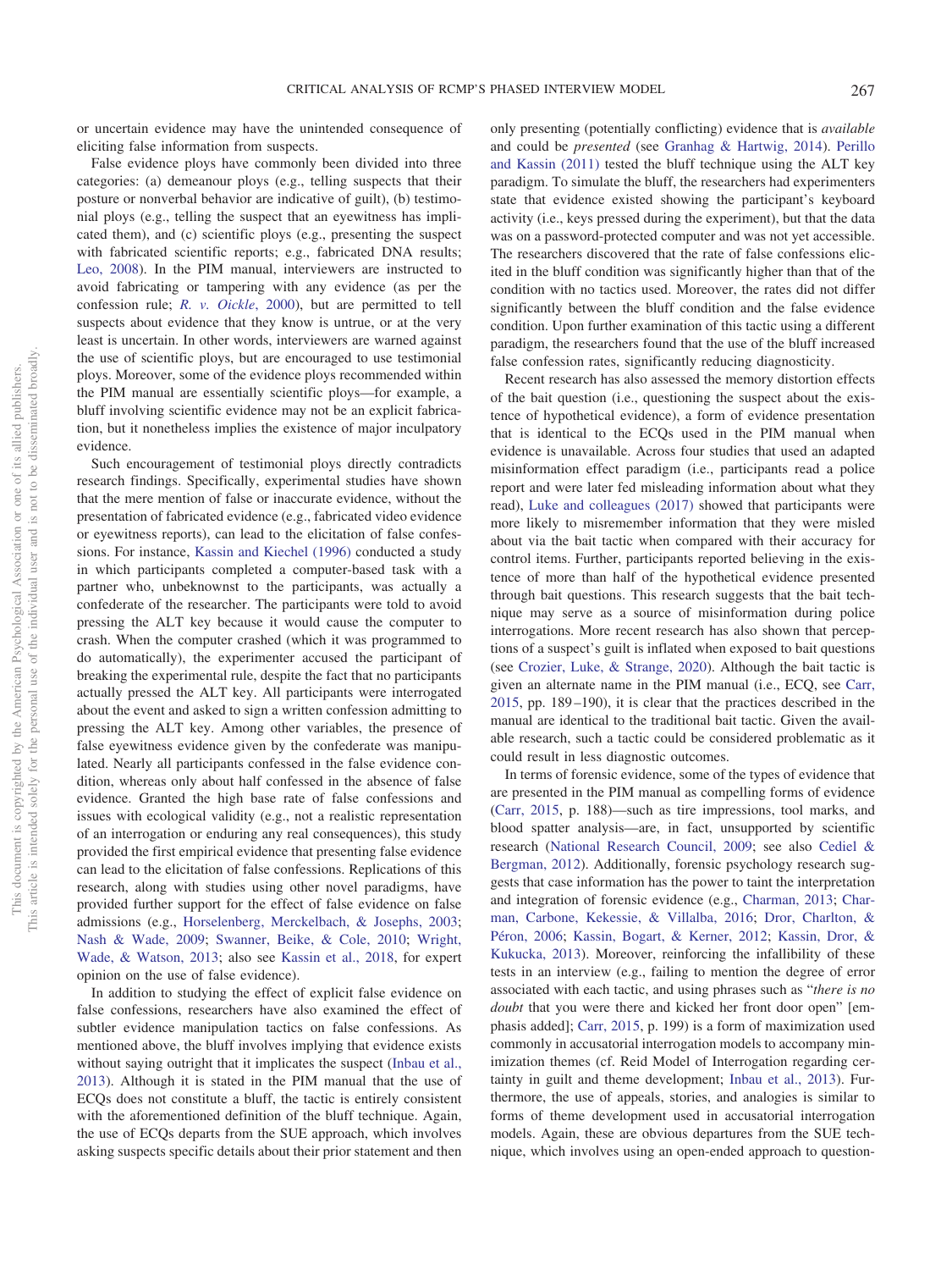ing that allows the suspect to shape their own responses without undue influence from the interviewer.

It is important to note that using real inculpatory evidence is known to be a powerful way to induce suspects to admit their involvement in a crime. For instance, research has shown that when incarcerated individuals who previously confessed to their crimes were asked to provide their reason for confessing, the primary reason reported was the perception that there was evidence proving their involvement [\(Gudjonsson & Petursson, 1991;](#page-10-23) [Snook, Brooks, & Bull, 2015\)](#page-12-25). Similarly, a meta-analysis of laboratory studies assessing participants' reasons for confessing found that evidence, or proof of guilt, was a significant predictor of truthful confession likelihood [\(Houston, Meissner, & Evans,](#page-11-28) [2014\)](#page-11-28). Assuming that the evidence presented is legitimate, these studies suggest that using this evidence in interviews would be an effective way to encourage a confession. Therefore, police officers should certainly use evidence during suspect interviews. Specifically, it is recommended that, after obtaining a complete statement from a suspect, the interviewer may present existing evidence as a way to address inconsistencies between the statement and the evidence. Several strategic approaches have been put forth for framing the presented evidence during this stage of an interview (see [Granhag & Hartwig, 2014\)](#page-10-17). Importantly, only *factually inhand* evidence should be used; bluffs, mischaracterizations, exaggerations, and outright fabrication of evidence are to be avoided. It is disconcerting that the PIM manual contains recommendations to use inaccurate or uncertain evidence.

#### **Issue 3: Use of Leading Questions**

Leading questions are those that suggest or imply a specific answer to the respondent [\(Loftus, 1979;](#page-11-29) [Smith & Ellsworth, 1987\)](#page-12-26). In a handbook on investigative interviewing, [Griffiths and Milne](#page-10-24) [\(2006\)](#page-10-24) categorized leading questions as a type of unproductive question, which results in a higher rate of incorrect responses and fewer details than productive question types (e.g., open-ended, probing). Consequently, most practitioners in the field of criminal justice are taught that leading questions are the most undesirable type of question to use in an interview. Instead, best-practice interviewing suggests that police officers should use open-ended questions (i.e., questions starting with tell, explain, or describe; e.g., "tell me about the encounter you had with your wife"), followed by probing questions (i.e., questions starting with who, what, where, when, why, and how; e.g., "How did your wife end up on the floor?"), when conducting suspect or witness interviews as these questions have been found to produce more detailed and accurate (i.e., uncontaminated) accounts (see [Fisher & Geiselman,](#page-10-25) [1992;](#page-10-25) [Griffiths & Milne, 2006;](#page-10-24) [Milne & Bull, 2003;](#page-11-9) [Snook,](#page-12-27) [Luther, Quinlan, & Milne, 2012\)](#page-12-27).

## **The PIM Manual**

It is asserted in the PIM manual [\(Carr, 2015\)](#page-10-10) that the use of leading questions may be necessary to persuade silent suspects to speak and engage in dialogue. Specifically, five different types of leading questions could be used when trying to "commit" a suspect to a specific version of events (p. 160) and "to lead them to a specific answer" (pp. 158–159). These include: (a) negatively phrased questions (e.g., "Jim, you didn't have the gun, did you?";

p. 158), (b) assumptive questions (i.e., "assuming that specific information is known by the suspect"; e.g., "Jim, tell me about Bobby's vehicle"; p. 158), (c) casting a question as a statement (e.g., "Jim, I know for a fact that you never had a gun that night. Did you?"; p. 159), (d) qualifying questions (e.g., "Jim, I'm going to ask you a question that I already know the answer to. I will know if you are telling the truth"; p. 159), and (e) presumptive questions (i.e., "a leading question which elaborates on information that was previously provided by the suspect"; e.g., "I arrived at my buddy John's apartment at around 10:30 p.m. and stayed there for about an hour." "Oh I see, then you must have seen Bobby there then?"; p. 159). Furthermore, it is stated in the PIM manual that, "it is unlikely that the suspect will be able to answer an open-ended question such as asking them why they committed the offense. *It is the responsibility of the interviewer to present the suspect with the reason why they committed the offense* to assist them in making a decision to speak about the matter under investigation" [emphasis added] [\(Carr, 2015,](#page-10-10) pp. 237–238; cf. Reid Model of Interrogation, especially Step Four of the Nine-Step Interrogation; [Inbau et al., 2013\)](#page-11-7).

Granted, PIM-trained interviewers are cautioned against excessively relying on leading questions and are instructed to use these questions only "in very specific situations" [\(Carr, 2015;](#page-10-10) p. 157) and "with specific strategic objectives in mind" (p. 158). However, the manual does not define these specific situations or objectives, leaving interviewers with complete discretion over when and how to deliver these leading questions or statements to suspects. Paradoxically, PIM-trained interviewers are encouraged "to strive to obtain versions that are free from leading questions and other forms of contamination" (p. 253).

#### **The Scientific Evidence**

The acceptance of leading questions as a tool to obtain information from suspects within the PIM is in direct contrast with research from forensic and cognitive psychology outlining the dangers of using such questions. One of the most widely studied concepts relating to the effect of leading questions is the misinformation effect, which refers to a change in reported memory as a result of receiving misleading information postevent [\(Loftus,](#page-11-30) [2005\)](#page-11-30). In a seminal study, [Loftus and Palmer \(1974\)](#page-11-31) demonstrated the power of the misinformation effect. Participants were asked to describe a car accident that they previously watched on video. Their responses revealed that the word used to describe the crash influenced perceptions of vehicle speeds: participants who were asked the question using the word *smashed* reported faster speeds than those given another word to describe the accident (e.g., *hit*). Most interestingly, participants in the *smashed* condition were much more likely to report seeing broken glass than those in the *hit* condition— despite the fact that there was no broken glass at the scene (see [Loftus & Palmer, 1974\)](#page-11-31). Subsequent studies using similar paradigms revealed that misinformation can also distort memory for the color of an object and can cause participants to remember landmarks and objects that did not actually appear during the original event [\(Loftus, 1975,](#page-11-32) [1977\)](#page-11-33). In the decades following this research, dozens of misinformation effect studies have replicated and extended the finding that misleading information can induce false memories [\(Payne, Toglia, & Anastasi, 1994;](#page-12-28) for a review, see [Loftus, 2005;](#page-11-30) [Zaragoza, Belli, & Payment, 2006\)](#page-12-29).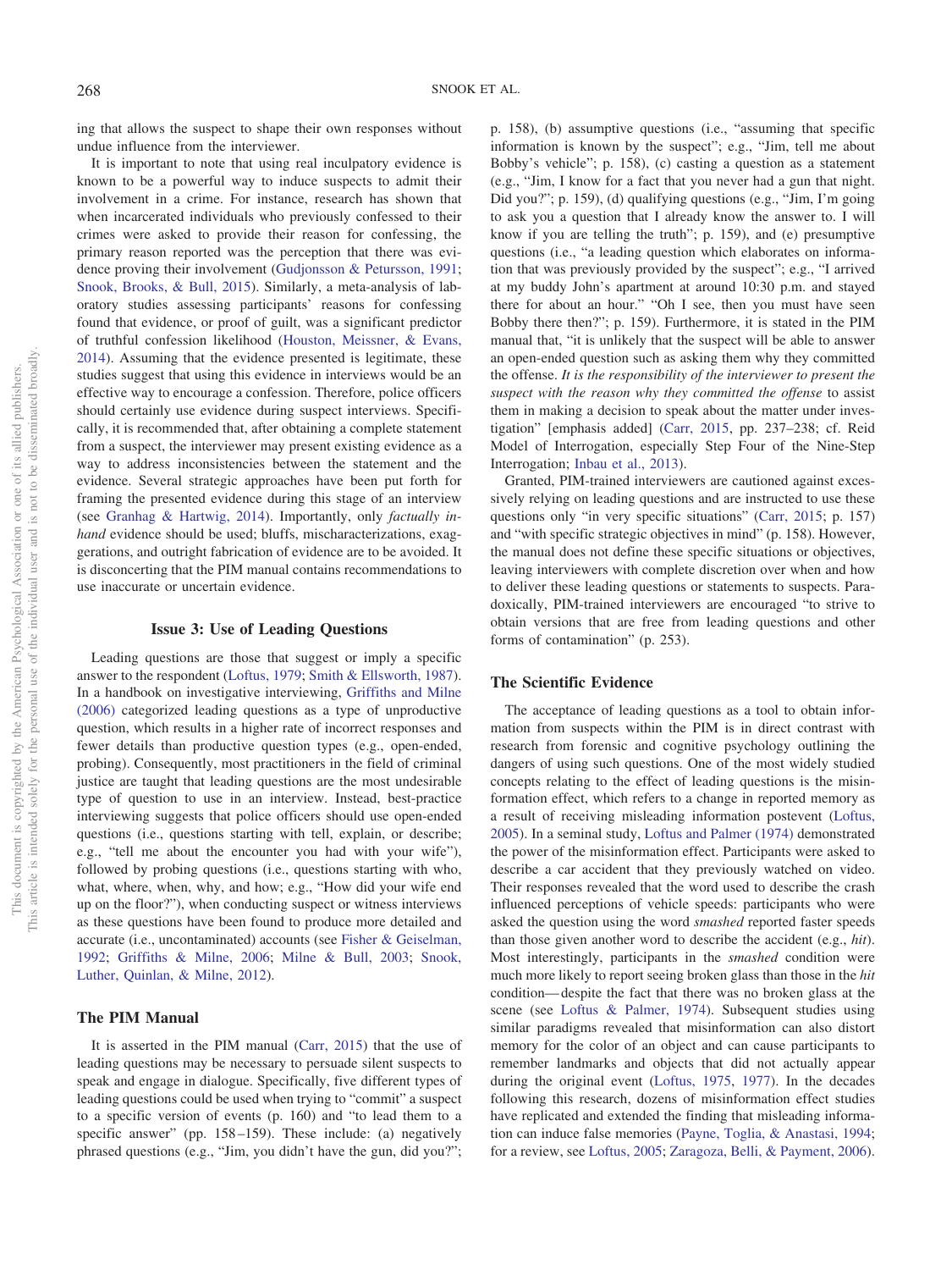In fact, these findings are so robust that 100% of experts surveyed agreed that research on the misinformation effect is reliable enough to be presented in trial testimony [\(Kassin et al., 2018\)](#page-11-17).

Misinformation is thought to be an issue in police interrogations with suspects, in that leading questions and suggestions have the potential to elicit false memories [\(Loftus, 2005\)](#page-11-30). False memories for committing a crime have been elicited in experimental settings using suggestive questioning along with other techniques (e.g., false evidence; see [Desjardins & Scoboria, 2007;](#page-10-26) [French, Suther](#page-10-27)[land, & Garry, 2006;](#page-10-27) [Hyman & Billings, 1998;](#page-11-34) [Hyman, Husband,](#page-11-35) [& Billings, 1995;](#page-11-35) [Hyman & Pentland, 1996;](#page-11-36) [Ost, Foster, Costall,](#page-12-30) [& Bull, 2005\)](#page-12-30). Beyond actual false memories and beliefs, leading questions are also used frequently to induce a suspect to agree with a minimized version of their involvement in a crime and, in turn, to confess to wrongdoing. The PIM manual includes several examples that demonstrate what are referred to as Accusatory Justification Questions, which combine both leading and minimization elements (e.g., "Jim, it's awful how you were treated by Mike but I don't believe you ever wanted to hurt him. You simply wanted to burn down his business. Didn't you Jim?"; [Carr, 2015;](#page-10-10) p. 239). When faced with a leading question during an investigative interview, a suspect may change their testimony to be more consistent with the response suggested by the question (i.e., what the interviewer wants to hear). Thus, asking leading questions in a police interview negates the purpose of getting the suspect to recall their version of events, and instead can result in unreliable and inaccurate testimony. Moreover, this type of question tends to facilitate short, incomplete, inaccurate, or unreliable responses from an interviewee and has the potential to contaminate the memory of the event in question [\(Westera, Zydervelt, Kaladelfos, & Zajac, 2017\)](#page-12-31). In fact, [Garrett \(2015\)](#page-10-28) examined 66 real false confession cases and found that 94% involved contamination of the statement by the interviewers, and this was often the result of leading questions related to information only the real perpetrator should have known (see [Nirider, Tepfer, & Drizin, 2012,](#page-12-32) for details about contamination in the Brendan Dassey interrogation). It is concerning that leading questions are recommended in the PIM manual, especially since the stated goal of this interviewing approach is to collect complete, accurate, and uncontaminated information—it simply defeats the purpose of trying to learn what the suspect knows about the crime in question.

#### **Other Problematic Assertions**

Beyond the aforementioned problems associated with the use of minimization, false evidence, and leading questions, a number of other practices contained in the PIM manual could negatively impact the truth-seeking function of a suspect interview, or could potentially lead to police misconduct and miscarriages of justice. For instance, as a training resource, the PIM manual, at times, does not offer sufficient guidance to police officers concerning when and how to apply specific tactics, when to transition from nonaccusatorial to accusatorial phases, and how to build rapport and a positive working relationship with the suspect. For example, only a single page of the manual is dedicated to rapport building, which merely outlines how an interviewer should treat the suspect (e.g., be respectful and professional), but does not provide sufficient instruction on how exactly rapport should be built [\(Carr, 2015;](#page-10-10) see p. 146). The manual includes an example or two from hypothetical

case transcripts to illustrate each tactic, and then warns officers to use the tactic only under "specific situations" [\(Carr, 2015,](#page-10-10) p. 157) and to "exercise caution" (p. 217) but does not define boundaries for use of these tactics. In this context, the cautionary instruction may be seen as liability protection, rather than guidance to officers on appropriate use of the model when interrogating suspects. However, the mere fact that the PIM manual includes these cautions and a review of the literature indicating problems suggests that the developers of PIM recognize the potential dangers inherent in using those tactics, and yet still include them in the manual.

Additionally, despite the assertion that PIM is unlike the Reid model, the PIM manual contains several recommendations that seem to have been taken directly from the Reid Model of Interrogation and have no basis in scientific research (see [Davis &](#page-10-29) [O'Donohue, 2004,](#page-10-29) for a discussion of the problems associated with the Reid model). For instance, both manuals recommend utilizing a small, bare, windowless room for the interview, with the suspect backed into a corner (see [Inbau et al., 2013,](#page-11-7) pp. 51–52; see also [Carr, 2015,](#page-10-10) p. 128, for a photograph of the interview room). Although this environment may be chosen to limit distractions while maximizing the safety of the suspect and interviewers(s) [\(Carr, 2015,](#page-10-10) pp. 128 –130), it can induce feelings of isolation. Such an environment has been found to increase stress, decrease cognitive functioning and decision-making ability, and increase the incentive to escape the situation (e.g., [Baumeister & Leary, 1995;](#page-10-30) [Kassin et al., 2010;](#page-11-0) [Twenge, Catanese, & Baumeister, 2002\)](#page-12-33). Such feelings may be further heightened by the physical contact that both manuals recommend. For instance, it is stated in the PIM manual that "the interviewer may also move closer to the suspect to be supportive, touch their shoulder, or shake their hand, etc." [\(Carr, 2015,](#page-10-10) p. 246), although it is stated in the Reid Model that, "in appropriate instances, the supporting statement should be coupled with a gesture of understanding and sympathy, such as a pat on the shoulder." [\(Inbau et al., 2013;](#page-11-7) p. 251). Friendliness in itself is not coercive; rapport can effectively be established by an interviewer who offers a non-judgmental and empathetic approach to interviewing (see [Vallano & Schreiber Compo, 2015,](#page-12-34) for a review of research examining the effectiveness of rapport in police interviews). However, the physical contact outlined in the PIM manual may be unwelcome and intimidating to suspects, especially when considering the imbalance of power between the police officer and the suspect (see [Sundstrom & Altman, 1976,](#page-12-35) for a review of research on the relationship between personal space and discomfort; also see [Evans & Wener, 2007\)](#page-10-31).

Beyond the proposed tactics that have been shown scientifically to be problematic, the PIM manual also contains some assertions that have not been tested empirically. For instance, the PIM recommended that the use of stories and analogies in the accusation and persuasion phase as a means to encourage suspects to engage in dialogue and potentially share self-incriminating information. The PIM manual encourages the use of "insightful questions (ISQs)" and the "contrarian view" in the rapport building stage of the interview [\(Carr, 2015,](#page-10-10) pp. 146 –150). ISQs are personal questions that are intended to invite the suspect to talk about their beliefs and values, judgments, and circumstances (e.g., their religion, sexuality, finances). Examples of ISQs include the following: "what type of person would commit an offense like this?", "what is the nature of your sexuality?", and "what should happen to someone who [name the offense]?" (see Appendix 3 in [Carr,](#page-10-10)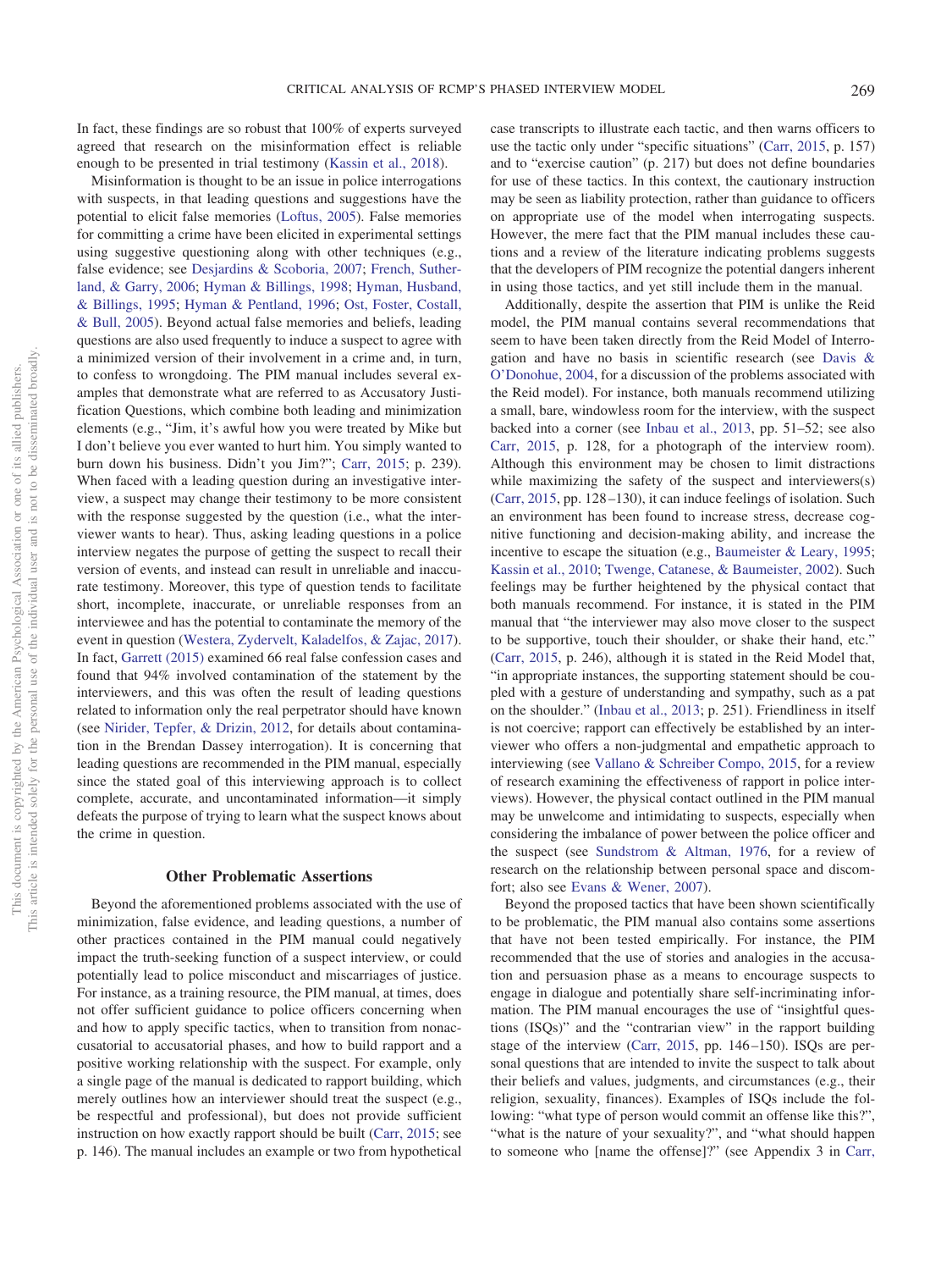[2015;](#page-10-10) cf. Reid Model of Interrogation, especially the Behavioral Analysis Interview questions; [Inbau et al., 2013\)](#page-11-7). Relatedly, the contrarian view tactic asks suspects to assume the position of a guilty person and offer reasons why they may have committed a specific offense (e.g., an act of terrorism). It is unclear whether either of these tactics would be effective in achieving investigative goals (e.g., encouraging dialogue, gathering information), or what unintended consequences may come from the interviewing officer's interpretation of the suspect's response (e.g., presumption of guilt and subsequent impact on questioning practices).

According to [Carr \(2017\),](#page-10-8) two researchers are currently evaluating the effectiveness of the PIM; however, to our knowledge no results have yet been published. Given the current lack of research on the model as a whole and the issues outlined above, the fact that the PIM has already been adopted by nine police agencies (i.e., Vancouver Police, Abbotsford Police, BC Transit Police, Royal Newfoundland Constabulary, Peel Regional Police, Greater Sudbury Police, Edmonton Police Service, Saskatchewan Police College, and Canadian Police College; [Carr, 2017\)](#page-10-8) seems premature. What is more, the Federal/Provincial/Territorial Heads of Prosecutions recently released a report that lists PIM as a viable option for interrogating suspects [\(Public Prosecution of Canada, 2019\)](#page-12-11), despite the lack of scientific evidence to support the elements of the model, and consensus from both the empirical literature and expert opinion that certain techniques included in the PIM model should be avoided.

#### **Concluding Thoughts**

Our review of the PIM and a contrast of its claims with the established and accepted empirical evidence raises questions as to whether the PIM as it currently stands is conducive to achieving the purported goals of the RCMP (i.e., obtaining complete and accurate information and voluntary statements). Overall, our review of the PIM suggests that although it contains many positive aspects that are endorsed in the scientific literature, it also retains elements from popular accusatorial models. For example, both the PIM and the Reid technique begin with a nonaccusatorial phase, followed by accusatorial practices that seek to persuade suspects to talk and admit guilt. Both models use similar persuasive tactics, which have been explicitly warned against in the empirical literature. Ultimately, the continued use of a range of questionable persuasive tactics is in direct contrast to the ethos of information gathering approaches that are ethical and science-based.

We recognize that many challenges exist in attempting to change the current culture of police interviewing and interrogation policies and practices. Both our conversations with practitioners about the virtues of a science-based approach and our efforts to offer training on such techniques often elicit a common refrain: "so when these new science-based methods don't work, can I go back to using themes and minimization?" It is unsurprising that a hybrid approach might first be adopted by practitioners when introduced to alternative practices; many continue to believe in the efficacy of their past training and practices. It is during conversations with some practitioners that we frequently hear the toolbox metaphor used, with investigators noting that science-based methods appear useful and that they will add them to their proverbial toolbox. The PIM, in our view, is the literal manifestation of this toolbox

approach—an attempt to blend the old problematic practices with the new, science-based practices.

We commend the RCMP for their efforts in trying to establish a science-based interviewing protocol and recognize that this is certainly not an easy task. It is imperative that policing is grounded in evidence-based practices to ensure that each police officer has the best available tools at their disposal to assist them in effectively collecting statements from suspects. We argue that there is no need for police officers to expose themselves to personal and professional liabilities simply by following customary practices that place justice at risk. Rather than walking the fine line of case law, where it is left to the judiciary to evaluate the appropriateness of police interview tactics, we propose the use of policies and procedures that are ethical and science-based (see [Meissner et al.,](#page-11-1) [2015\)](#page-11-1)—practices that do not test the limits of permissible police behavior.

It would be easy for practitioners and supporters of PIM to dismiss our arguments by claiming that they are grounded in laboratory research that may lack ecological validity or fail to capture nuanced elements of real interrogations. Although we do agree that more field research is needed to inform best-practice interviewing, the available evidence has consistently shown that the aforementioned problematic practices put justice at risk. As such, we believe that there is room for improvement to the PIM as it currently stands. Specifically, we recommend that the problematic practices (i.e., minimization, mischaracterizations of evidence, and leading questions) be removed entirely from the model and that any untested practices not be used until they have been validated empirically. Taking such steps will likely assist the RCMP in their endeavor to achieve their purported goals.

More broadly, our critique raises concerns of a disconnect between research in the social sciences and practice, something that happens much less often in the natural sciences. For example, it is unlikely that a medical professional today would ignore scientific best practices. In truth, this has not always been the case. In 1881, U.S. President James Garfield was shot two times in a train station by a disgruntled citizen. His wounds to the arm and back were serious, but he did not die immediately. Instead, he was brought to a hospital where he would spend the next four agonizing months under the care of doctors. Despite the emerging research from Britain that urged physicians to use antiseptic during their procedures to protect against germs, American doctors refused to sterilize their instruments or even wash their hands because they did not believe in the existence of unseen germs at the time. Repeated exposure to unclean equipment led inevitably to serious infection, and President Garfield died in the hospital 80 days after the shooting [\(Ackerman, 2018;](#page-10-32) [Cunningham, 2018\)](#page-10-33). This incident was a preventable tragedy that could have easily been avoided with adherence to the most up-to-date scientific practices. In the same manner, we would not want disbelief in the importance of ethical and effective police interviewing practices, and the continued use of coercive practices therein, to result in tragic consequences that will be derided by experts and practitioners alike even a few years from now.

Although the PIM is purported to be an ethical and sciencebased interview framework, some elements of the model run contrary to what social scientific research tells us is the best way to interview suspects. Such an approach that melds customary and scientific practices in a toolbox fashion is not uncommon. Our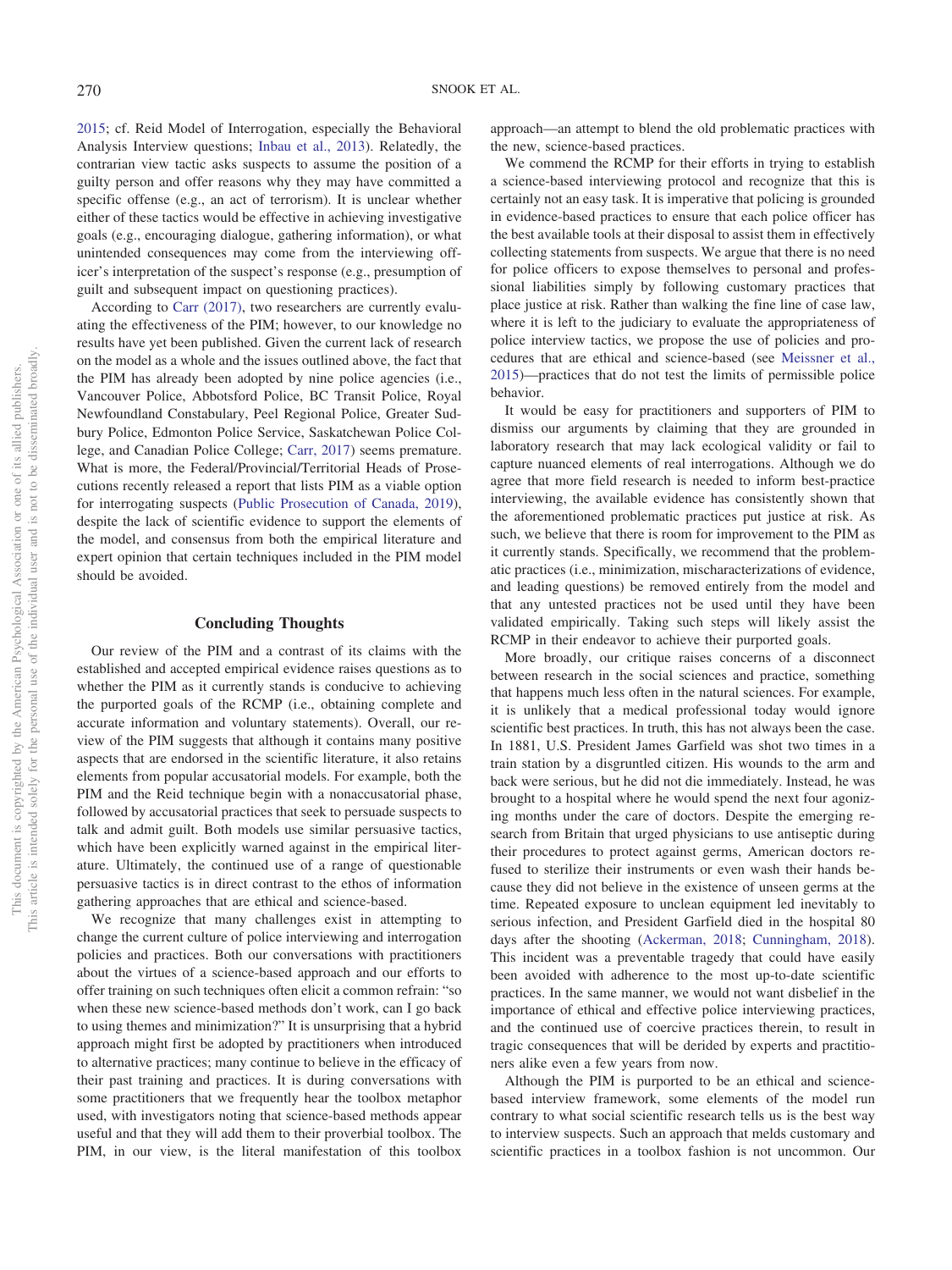concern, nevertheless, is that the continued use of risky interrogation practices (i.e., minimization, mischaracterized evidence, leading questions) will lead to the collection of problematic evidence and miscarriages of justice. We believe that in creating and maintaining researcher-practitioner partnerships that a truly ethical and evidence-based interview protocol can become the standard.

#### **References**

- <span id="page-10-32"></span>Ackerman, K. D. (2018, March 2). The Garfield assassination altered American history, but is woefully forgotten today. *Smithsonian Magazine*. [https://www.smithsonianmag.com/history/garfield-assassination](https://www.smithsonianmag.com/history/garfield-assassination-altered-american-history-woefully-forgotten-today-180968319/)[altered-american-history-woefully-forgotten-today-180968319/](https://www.smithsonianmag.com/history/garfield-assassination-altered-american-history-woefully-forgotten-today-180968319/)
- <span id="page-10-12"></span>Alison, L., Alison, E., Noone, G., Elntib, S., & Christiansen, P. (2013). Why tough tactics fail and rapport gets results: Observing Rapport-Based Interpersonal Techniques (ORBIT) to generate useful information from terrorists. Psychology, Public Policy, and Law, 19, 411-431. <http://dx.doi.org/10.1037/a0034564>
- <span id="page-10-30"></span>Baumeister, R. F., & Leary, M. R. (1995). The need to belong: Desire for interpersonal attachments as a fundamental human motivation. *Psychological Bulletin, 117,* 497–529. [http://dx.doi.org/10.1037/0033-2909.117](http://dx.doi.org/10.1037/0033-2909.117.3.497) [.3.497](http://dx.doi.org/10.1037/0033-2909.117.3.497)
- <span id="page-10-11"></span>Brandon, S. E., Wells, S., & Seale, C. (2018). Science-based interviewing: Information elicitation. *Journal of Investigative Psychology and Offender Profiling, 15,* 133–148. <http://dx.doi.org/10.1002/jip.1496>
- <span id="page-10-9"></span>Buckley, J. P. (2006). The Reid Technique of interviewing and interrogation. In T. Williamson (Ed.), *Investigative interviewing: Rights, research, regulation* (pp. 190 –206). Devon, United Kingdom: Willan Publishing.
- <span id="page-10-3"></span>Bull, R. (2019). Roar or 'PEACE': Is it a "tall story?" In R. Bull & I. Blandon-Gitlin (Eds.), *International handbook of legal and investigative psychology* (pp. 19 –36). London, UK: Routledge/Taylor and Francis. <http://dx.doi.org/10.4324/9780429326530>
- <span id="page-10-1"></span>Bull, R., & Rachlew, A. (2019). Investigative interviewing: From England to Norway and beyond. In S. Barela, M. Fallon, G. Gaggioli, & J. Ohlin (Eds.), *Interrogation and torture: Research on efficacy, and its integration with morality and legality* (pp. 171–196). Oxford, UK: Oxford University Press.
- <span id="page-10-10"></span>Carr, D. (2015). *The RCMP phased interview model for suspects: Generating information through dialogue* (V.5 2015– 01-03). The Royal Canadian Mounted Police.
- <span id="page-10-8"></span>Carr, D. (2017). *The RCMP phased interview model for suspects*. Presented at the Canadian Police Knowledge Network (CPKN)'s Stanhope Conference, Prince Edward Island, Canada. [https://www.stanhopeconference.com/2017/](https://www.stanhopeconference.com/2017/presentations/Darren%20Carr%20Interviewing%20-%20Stanhope%202017.pdf) [presentations/Darren%20Carr%20Interviewing%20-%20Stanhope%20](https://www.stanhopeconference.com/2017/presentations/Darren%20Carr%20Interviewing%20-%20Stanhope%202017.pdf) [2017.pdf](https://www.stanhopeconference.com/2017/presentations/Darren%20Carr%20Interviewing%20-%20Stanhope%202017.pdf)
- <span id="page-10-19"></span>Cediel, A., & Bergman, L. (2012). *The real CSI* [television series episode]. United States: Public Broadcasting Service.
- <span id="page-10-20"></span>Charman, S. D. (2013). The forensic confirmation bias: A problem of evidence integration, not just evidence evaluation. *Journal of Applied Research in Memory & Cognition, 2,* 56 –58. [http://dx.doi.org/10.1016/](http://dx.doi.org/10.1016/j.jarmac.2013.01.010) [j.jarmac.2013.01.010](http://dx.doi.org/10.1016/j.jarmac.2013.01.010)
- <span id="page-10-21"></span>Charman, S. D., Carbone, J., Kekessie, S., & Villalba, D. K. (2016). Evidence evaluation and evidence integration in legal decision making: Order of evidence presentation as a moderator of context effects. *Applied Cognitive Psychology, 30,* 214 –225. <http://dx.doi.org/10.1002/acp.3181>
- <span id="page-10-4"></span>Clarke, C., Milne, R., & Bull, R. (2011). Interviewing suspects of crime: The impact of PEACE training, supervision, and the presence of a supervisor. *Journal of Investigative Psychology and Offender Profiling, 8,* 149 –162. <http://dx.doi.org/10.1002/jip.144>
- <span id="page-10-18"></span>Crozier, W., Luke, T. J., & Strange, D. (2020). Taking the bait: Interrogation questions about hypothetical evidence may inflate perceptions of guilt. *Psychology, Crime & Law*. Advance online publication. [http://dx](http://dx.doi.org/10.1080/1068316X.2020.1742340) [.doi.org/10.1080/1068316X.2020.1742340](http://dx.doi.org/10.1080/1068316X.2020.1742340)
- <span id="page-10-33"></span>Cunningham, L. (2018, May 24). *Presidential: Shot down* [Audio Podcast]. <https://www.washingtonpost.com/graphics/business/podcasts/presidential/>
- <span id="page-10-29"></span>Davis, D., & O'Donohue, W. (2004). The road to perdition: Extreme influence tactics in the interrogation room. In W. O'Donohue (Ed.), *Handbook of forensic psychology* (pp. 897–996). San Diego, CA: Academic Press. <http://dx.doi.org/10.1016/B978-012524196-0/50037-1>
- <span id="page-10-26"></span>Desjardins, T., & Scoboria, A. (2007). "You and your best friend Suzy put slime in Ms. Smollett's desk": Producing false memories with selfrelevant details. *Psychonomic Bulletin & Review, 14,* 1090 –1095. [http://](http://dx.doi.org/10.3758/BF03193096) [dx.doi.org/10.3758/BF03193096](http://dx.doi.org/10.3758/BF03193096)
- <span id="page-10-22"></span>Dror, I. E., Charlton, D., & Péron, A. E. (2006). Contextual information renders experts vulnerable to making erroneous identifications. *Forensic Science International, 156,* 74 –78. [http://dx.doi.org/10.1016/j.forsciint](http://dx.doi.org/10.1016/j.forsciint.2005.10.017) [.2005.10.017](http://dx.doi.org/10.1016/j.forsciint.2005.10.017)
- <span id="page-10-6"></span>Egidi, M. (2002). Biases in organizational behavior. In M. Augier & J. G. March (Eds.), *The economics of change, choice, and organization: Essays in honor of Richard M. Cyert* (pp. 109 –146). Northhampton, MA: E. Elgar.
- <span id="page-10-31"></span>Evans, G. W., & Wener, R. E. (2007). Crowding and personal space invasion on the train: Please don't make me sit in the middle. *Journal of Environmental Psychology, 27,* 90 –94. [http://dx.doi.org/10.1016/j.jenvp](http://dx.doi.org/10.1016/j.jenvp.2006.10.002) [.2006.10.002](http://dx.doi.org/10.1016/j.jenvp.2006.10.002)
- <span id="page-10-13"></span>Fallon, L., Fahmy, W., & Snook, B. (2018). Assessing the treatment of confession evidence in court: The confessions rule and the case of *R. v. Oickle*. *Canadian Criminal Law Review, 23,* 233–264.
- <span id="page-10-5"></span>Fallon, L., Snook, B., Barron, T., Baker, A., Notte, M., Stephenson, J., & Trottier, D. (2020). *Evaluating the Vermont State Police's PEACE Model of Interviewing Training Program: Phase 1*. Unpublished manuscript.
- <span id="page-10-25"></span>Fisher, R. P., & Geiselman, R. E. (1992). *Memory enhancing techniques for investigative interviewing: The cognitive interview*. Springfield, IL: Thomas.
- <span id="page-10-27"></span>French, L., Sutherland, R., & Garry, M. (2006). Discussion affects memory for true and false childhood events. *Applied Cognitive Psychology, 20,* 671– 680. <http://dx.doi.org/10.1002/acp.1219>
- <span id="page-10-28"></span>Garrett, B. L. (2015). Contaminated confessions revisited. *Virginia Law Review, 101,* 395– 436.
- <span id="page-10-2"></span>Geiselman, R. E. (2012). The cognitive interview for suspects (CIS). *American Journal of Forensic Psychology, 30,* 5–20.
- <span id="page-10-7"></span>Gigerenzer, G., Todd, P. M., & the ABC Research Group. (1999). *Simple heuristics that make us smart*. New York, NY: Oxford University Press.
- <span id="page-10-17"></span>Granhag, P. A., & Hartwig, M. (2014). The strategic use of evidence technique: A conceptual overview. In P. A. Granhag, A. Vrij, & B. Verschuere (Eds.), *Detecting deception: Current challenges and cognitive approaches* (pp. 231–251). New York, NY: Wiley. [http://dx.doi.org/](http://dx.doi.org/10.1002/9781118510001.ch10) [10.1002/9781118510001.ch10](http://dx.doi.org/10.1002/9781118510001.ch10)
- <span id="page-10-24"></span>Griffiths, A., & Milne, R. (2006). Will it all end in tiers? Police interviews with suspects in Britain. In T. Williamson (Ed.), *Investigative interviewing* (pp. 167–189). Cullompton, Devon: Willan.
- <span id="page-10-0"></span>Gudjonsson, G. H. (2003). *The psychology of interrogations and confessions. A handbook*. Chichester: Wiley.
- <span id="page-10-15"></span>Gudjonsson, G. H. (2010). Psychological vulnerabilities during police interviews. Why are they important? *Legal and Criminological Psychology, 15,* 161–175. <http://dx.doi.org/10.1348/135532510X500064>
- <span id="page-10-23"></span>Gudjonsson, G. H., & Petursson, H. (1991). Custodial interrogation: Why do suspects confess and how does it relate to their crime, attitude and personality? *Personality and Individual Differences, 12,* 295–306. [http://](http://dx.doi.org/10.1016/0191-8869%2891%2990116-S) [dx.doi.org/10.1016/0191-8869\(91\)90116-S](http://dx.doi.org/10.1016/0191-8869%2891%2990116-S)
- <span id="page-10-14"></span>Harris, R. J., & Monaco, G. E. (1978). Psychology of pragmatic implication; information processing between the lines. *Journal of Experimental Psychology: General, 107,* 1–22. [http://dx.doi.org/10.1037/0096-3445](http://dx.doi.org/10.1037/0096-3445.107.1.1) [.107.1.1](http://dx.doi.org/10.1037/0096-3445.107.1.1)
- <span id="page-10-16"></span>Hartwig, M., Granhag, P. A., & Luke, T. (2014). Strategic Use of Evidence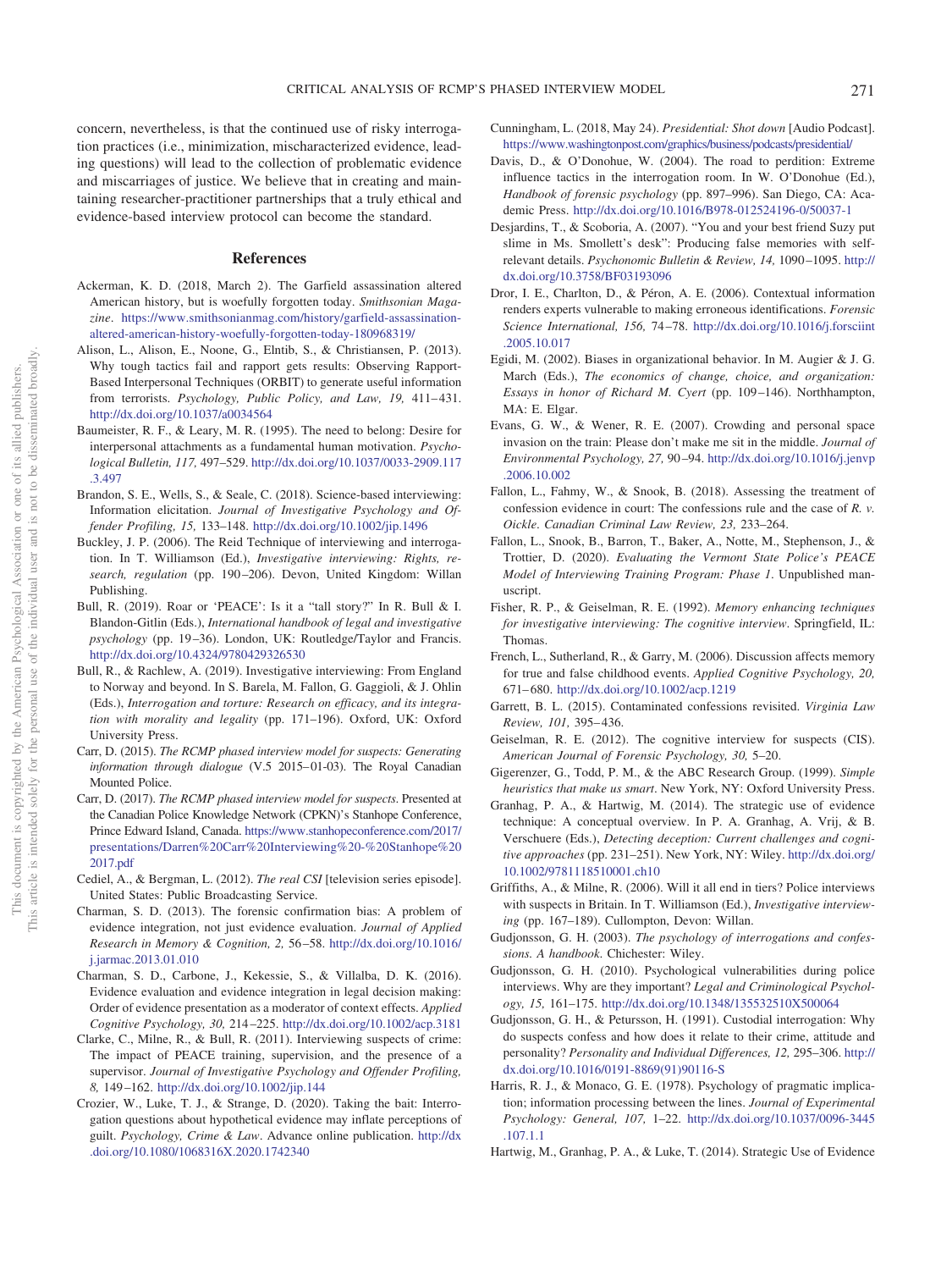during investigative interviews: The state of the science. In D. C. Raskin, C. R. Honts, & J. C. Kircher (Eds.), *Credibility assessment: Scientific research and applications* (pp. 1–36). San Diego, CA: Elsevier Academic Press. <http://dx.doi.org/10.1016/B978-0-12-394433-7.00001-4>

- <span id="page-11-15"></span>Horgan, A. J., Russano, M. B., Meissner, C. A., & Evans, J. R. (2012). Minimization and maximization techniques: Assessing the perceived consequences of confession and confession diagnosticity. *Psychology, Crime & Law, 18,* 65–78. [http://dx.doi.org/10.1080/1068316X.2011](http://dx.doi.org/10.1080/1068316X.2011.561801) [.561801](http://dx.doi.org/10.1080/1068316X.2011.561801)
- <span id="page-11-24"></span>Horselenberg, R., Merckelbach, H., & Josephs, S. (2003). Individual differences and false confessions: A conceptual replication of Kassin and Kiechel (1996). *Psychology, Crime & Law, 9,* 1– 8. [http://dx.doi.org/10](http://dx.doi.org/10.1080/10683160308141) [.1080/10683160308141](http://dx.doi.org/10.1080/10683160308141)
- <span id="page-11-28"></span>Houston, K. A., Meissner, C. A., & Evans, J. R. (2014). Psychological processes underlying true and false confessions. In R. Bull (Ed.), *Investigative interviewing* (pp. 19 –34). New York, NY: Springer. [http://dx](http://dx.doi.org/10.1007/978-1-4614-9642-7_2) [.doi.org/10.1007/978-1-4614-9642-7\\_2](http://dx.doi.org/10.1007/978-1-4614-9642-7_2)
- <span id="page-11-35"></span>Hyman, I. E., Husband, T. H., & Billings, F. J. (1995). False memories of childhood experiences. *Applied Cognitive Psychology, 9,* 181–197. <http://dx.doi.org/10.1002/acp.2350090302>
- <span id="page-11-34"></span>Hyman, I. E., Jr., & Billings, F. J. (1998). Individual differences and the creation of false childhood memories. *Memory, 6,* 1–20. [http://dx.doi](http://dx.doi.org/10.1080/741941598) [.org/10.1080/741941598](http://dx.doi.org/10.1080/741941598)
- <span id="page-11-36"></span>Hyman, I. E., Jr., & Pentland, J. (1996). The role of mental imagery in the creation of false childhood memories. *Journal of Memory and Language, 35,* 101–117. <http://dx.doi.org/10.1006/jmla.1996.0006>
- <span id="page-11-19"></span>Ibrahim v. The King. (1914). A. C. 599.
- <span id="page-11-4"></span>Inbau, F. E., & Reid, J. E. (1962). *Criminal interrogation and confessions*. Baltimore, MD: Williams and Wilkins.
- <span id="page-11-7"></span>Inbau, F. E., Reid, J. E., Buckley, J. P., & Jayne, B. C. (2013). *Criminal interrogation and confessions* (5th ed.). Burlington, VT: Jones & Bartlett.
- <span id="page-11-10"></span>Kassin, S. M. (1997). The psychology of confession evidence. *American Psychologist, 52,* 221–233. [http://dx.doi.org/10.1037/0003-066X.52.3](http://dx.doi.org/10.1037/0003-066X.52.3.221) [.221](http://dx.doi.org/10.1037/0003-066X.52.3.221)
- <span id="page-11-14"></span>Kassin, S. M. (2008). False confessions: Causes, consequences, and implications for reform. *Current Directions in Psychological Science, 17,* 249 –253. <http://dx.doi.org/10.1111/j.1467-8721.2008.00584.x>
- <span id="page-11-26"></span>Kassin, S. M., Bogart, D., & Kerner, J. (2012). Confessions that corrupt: Evidence from the DNA exoneration case files. *Psychological Science, 23,* 41– 45. <http://dx.doi.org/10.1177/0956797611422918>
- <span id="page-11-0"></span>Kassin, S. M., Drizin, S. A., Grisso, T., Gudjonsson, G. H., Leo, R. A., & Redlich, A. D. (2010). Police-induced confessions: Risk factors and recommendations. *Law and Human Behavior, 34,* 3–38. [http://dx.doi](http://dx.doi.org/10.1007/s10979-009-9188-6) [.org/10.1007/s10979-009-9188-6](http://dx.doi.org/10.1007/s10979-009-9188-6)
- <span id="page-11-27"></span>Kassin, S. M., Dror, I. E., & Kukucka, J. (2013). The forensic confirmation bias: Problems, perspectives, and proposed solutions. *Journal of Applied Research in Memory & Cognition, 2,* 42–52. [http://dx.doi.org/10.1016/](http://dx.doi.org/10.1016/j.jarmac.2013.01.001) [j.jarmac.2013.01.001](http://dx.doi.org/10.1016/j.jarmac.2013.01.001)
- <span id="page-11-20"></span>Kassin, S. M., & Kiechel, K. L. (1996). The social psychology of false confessions: Compliance, internalization, and confabulation. *Psychological Science, 7,* 125–128. [http://dx.doi.org/10.1111/j.1467-9280.1996](http://dx.doi.org/10.1111/j.1467-9280.1996.tb00344.x) [.tb00344.x](http://dx.doi.org/10.1111/j.1467-9280.1996.tb00344.x)
- <span id="page-11-12"></span>Kassin, S. M., & McNall, K. (1991). Police interrogations and confessions: Communicating promises and threats by pragmatic implication. *Law and Human Behavior, 15,* 233–251. <http://dx.doi.org/10.1007/BF01061711>
- <span id="page-11-17"></span>Kassin, S. M., Redlich, A. D., Alceste, F., & Luke, T. J. (2018). On the general acceptance of confessions research: Opinions of the scientific community. *American Psychologist, 73,* 63– 80. [http://dx.doi.org/10](http://dx.doi.org/10.1037/amp0000141) [.1037/amp0000141](http://dx.doi.org/10.1037/amp0000141)
- <span id="page-11-2"></span>Kelly, C. E., & Meissner, C. A. (2016). Interrogation and investigative interviewing in the United States: Research and practice. In D. Walsh, G. E. Oxburgh, A. D. Redlich, & T. Myklebust (Eds.), *International*

*developments and practices in investigative interviewing and interrogation, Vol. 2: Suspects* (pp. 255–266). New York, NY: Routledge.

<span id="page-11-16"></span>Kelly, C. E., Russano, M. B., Miller, J. C., & Redlich, A. D. (2019). On the road (to admission): Engaging suspects with minimization. *Psychology, Public Policy, and Law, 25,* 166 –180. [http://dx.doi.org/10.1037/](http://dx.doi.org/10.1037/law0000199) [law0000199](http://dx.doi.org/10.1037/law0000199)

<span id="page-11-3"></span>Kidd, W. R. (1940). *Police interrogation*. New York, NY: RV Basuino.

- <span id="page-11-18"></span>Leo, R. A. (1996). Inside the Interrogation Room. *The Journal of Criminal Law & Criminology, 86,* 266 –303. <http://dx.doi.org/10.2307/1144028>
- <span id="page-11-23"></span>Leo, R. A. (2008). *Police interrogation and American justice*. Cambridge, MA: Harvard University Press. [http://dx.doi.org/10.4159/9780](http://dx.doi.org/10.4159/9780674033702) [674033702](http://dx.doi.org/10.4159/9780674033702)
- <span id="page-11-32"></span>Loftus, E. F. (1975). Leading questions and the eyewitness report. *Cognitive Psychology, 7,* 560 –572. [http://dx.doi.org/10.1016/0010-0285](http://dx.doi.org/10.1016/0010-0285%2875%2990023-7) [\(75\)90023-7](http://dx.doi.org/10.1016/0010-0285%2875%2990023-7)
- <span id="page-11-33"></span>Loftus, E. F. (1977). Shifting human color memory. *Memory & Cognition, 5,* 696 – 699. <http://dx.doi.org/10.3758/BF03197418>
- <span id="page-11-29"></span>Loftus, E. F. (1979). The malleability of human memory. *American Scientist, 67,* 312–320.
- <span id="page-11-30"></span>Loftus, E. F. (2005). Planting misinformation in the human mind: A 30-year investigation of the malleability of memory. *Learning & Memory, 12,* 361–366. <http://dx.doi.org/10.1101/lm.94705>
- <span id="page-11-31"></span>Loftus, E. F., & Palmer, J. C. (1974). Reconstruction of automobile destruction: An example of the interaction between language and memory. *Journal of Verbal Learning & Verbal Behavior, 13,* 585–589. [http://dx.doi.org/10.1016/S0022-5371\(74\)80011-3](http://dx.doi.org/10.1016/S0022-5371%2874%2980011-3)
- <span id="page-11-13"></span>Luke, T. J., & Alceste, F. (2019, July 4). The mechanisms of minimization: How interrogation tactics suggest lenient sentencing through pragmatic implication. *PsyArXiv*. <http://dx.doi.org/10.31234/osf.io/etudk>
- <span id="page-11-21"></span>Luke, T. J., Crozier, W. E., & Strange, D. (2017). Memory errors in police interviews: The bait question as a source of misinformation. *Journal of Applied Research in Memory & Cognition, 6,* 260 –273. [http://dx.doi](http://dx.doi.org/10.1016/j.jarmac.2017.01.011) [.org/10.1016/j.jarmac.2017.01.011](http://dx.doi.org/10.1016/j.jarmac.2017.01.011)
- <span id="page-11-22"></span>Luke, T. J., Dawson, E., Hartwig, M., & Granhag, P. A. (2014). How awareness of possible evidence induces forthcoming counterinterrogation strategies. *Applied Cognitive Psychology, 28,* 876 – 882. [http://dx](http://dx.doi.org/10.1002/acp.3019) [.doi.org/10.1002/acp.3019](http://dx.doi.org/10.1002/acp.3019)
- <span id="page-11-1"></span>Meissner, C. A., Kelly, C. E., & Woestehoff, S. A. (2015). Improving the effectiveness of suspect interrogations. *Annual Review of Law and Social Science, 11,* 211–233. [http://dx.doi.org/10.1146/annurev](http://dx.doi.org/10.1146/annurev-lawsocsci-120814-121657)[lawsocsci-120814-121657](http://dx.doi.org/10.1146/annurev-lawsocsci-120814-121657)
- <span id="page-11-5"></span>Meissner, C. A., Redlich, A. R., Michael, S. W., Evans, J. R., Camilletti, C. R., Bhatt, S., & Brandon, S. (2014). Accusatorial and informationgathering interrogation methods and their effects on true and false confessions: A meta-analytic review. *Journal of Experimental Criminology, 10,* 459 – 486. <http://dx.doi.org/10.1007/s11292-014-9207-6>
- <span id="page-11-8"></span>Meissner, C. A., Surmon-Bohr, F., Oleszkiewicz, S., & Alison, L. (2017). Developing an evidence-based perspective on interrogation: A review of the U.S. government's High-Value Detainee Interrogation Group research program. Psychology, Public Policy, and Law, 23, 438-457. <http://dx.doi.org/10.1037/law0000136>
- <span id="page-11-6"></span>Miller, J. C., Redlich, A. D., & Kelly, C. E. (2018). Accusatorial and information-gathering interview and interrogation methods: A multicountry comparison. *Psychology, Crime & Law, 24,* 935–956. [http://dx](http://dx.doi.org/10.1080/1068316X.2018.1467909) [.doi.org/10.1080/1068316X.2018.1467909](http://dx.doi.org/10.1080/1068316X.2018.1467909)
- <span id="page-11-11"></span>Miller, W. R., & Rollnick, S. (1992). *Motivational interviewing: Preparing people to change addictive behavior*. New York, NY: Guilford Press.
- <span id="page-11-9"></span>Milne, R., & Bull, R. (2003). *Investigative interviewing: Psychology and practice*. Chichester, UK: Wiley.
- <span id="page-11-25"></span>Nash, R. A., & Wade, K. A. (2009). Innocent but proven guilty: Eliciting internalized false confessions using doctored-video evidence. *Applied Cognitive Psychology, 23,* 624 – 637. <http://dx.doi.org/10.1002/acp.1500>